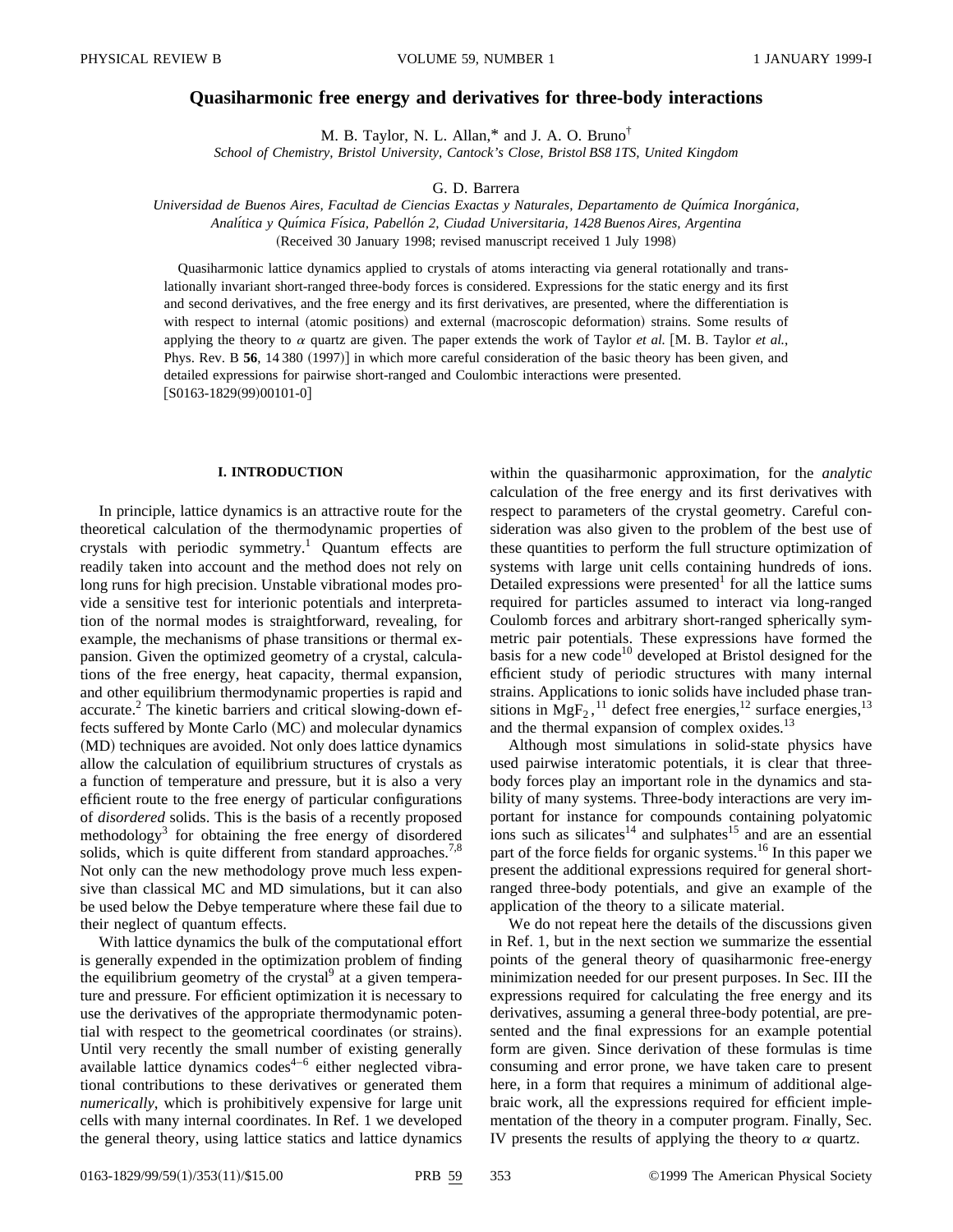# **II. THEORETICAL BACKGROUND**

# **A. Crystal geometry**

Geometrical optimization of a crystal structure involves finding the most stable state given a set of thermodynamic constraints, and hence the minimization of the appropriate thermodynamic potential. At finite temperature *T* and fixed volume *V* the appropriate potential is the Helmholtz free energy *F*. At temperature *T* under an applied hydrostatic pressure  $P_0$  the appropriate potential is an availability  $\tilde{G}$ , defined

$$
\widetilde{G} = F + P_0 V = \Phi_{\text{stat}} + F_{\text{vib}} + P_0 V,\tag{1}
$$

where *F* has static and vibrational parts  $\Phi_{stat}$  and  $F_{vib}$ , respectively. In order to proceed further, *F* must be expressed as a function of the geometrical parameters, or coordinates in a configuration space, of the structure, with respect to which it can be minimized. These coordinates may be classified into two types: *external* ones that describe macroscopic deformation of the crystal, and *internal* ones that describe the positions of the atoms within the crystal lattice.

The positions of all the particles (which in a shell model<sup>17</sup> may be massive "cores" or massless "shells") in a macroscopically strained crystal may be given by Cartesian coordinates

$$
r_{ix}^{\alpha} = \sum_{\gamma} (\delta_{\alpha\gamma} + e^{\alpha\gamma})(x^{\gamma} + \rho_i^{\gamma}), \qquad (2)
$$

where Greek superscripts are Cartesian indices  $1, \ldots, 3$  (as throughout this paper),  $x$  is a lattice vector of the unstrained crystal labeling a unit cell,  $i=1, \ldots, n$  is an index that labels a specific particle within a unit cell, and  $\delta_{\alpha\beta}$  is the Kronecker delta. Components of the tensor  $e^{\alpha\beta}$  are then a set of external strains that determine both the orientation and the macroscopic state of strain of the crystal.<sup>18</sup> The vector components  $\rho_i^{\alpha}$  are internal coordinates determining the positions of particles within a unit cell.

It can be convenient, if a symmetrical structure is being considered, to define the coordinates  $\rho_i$  in terms of a set of offsets of magnitude  $w_m$  in directions  $\mathbf{h}_{m,i}$  from base positions  $\dot{\rho}_i$ :

$$
\rho_i^{\alpha} = \stackrel{\circ}{\rho}_i^{\alpha} + \sum_m w_m h_{m,i}^{\alpha} \tag{3}
$$

or, equivalently, expressing the directions as vectors  $\mathbf{g}_{m,i}$  in unit cell space,

$$
\rho_i^{\alpha} = \stackrel{\circ}{\rho}_i^{\alpha} + \sum_m w_m (g_{m,i}^1 a_1^{\alpha} + g_{m,i}^2 a_2^{\alpha} + g_{m,i}^3 a_3^{\alpha}), \tag{4}
$$

where  $\mathbf{a}_1$ ,  $\mathbf{a}_2$ ,  $\mathbf{a}_3$  are the unit-cell vectors. In this way it may be possible to parametrize the state of internal strain of the crystal using considerably fewer than the  $3n-3$  coordinates that would otherwise be required. An example of such parameterization is given in Sec. IV.

If the vector of derivatives of the free energy with respect to all the strains of interest can be generated then various methods may be used to iterate towards a free-energy minimum. The function can of course be differentiated numerically, but this is prohibitively slow for large unit cells. In Secs. II B and III we show how the free-energy derivatives can be generated analytically. The method we have found to be most efficient is a variant of the quasi-Newton method<sup>19</sup> that uses the static-energy Hessian as an approximation to the free-energy Hessian, and we therefore give expressions below for the static second derivatives as well as the static and dynamic first derivatives. Parametrization of the crystal structure, and the optimization algorithms, are discussed in more detail in Refs. 1 and 10.

#### **B. Lattice dynamics**

The static energy  $\Psi$  of an entire crystal as defined in Sec. II A is assumed to be a function of the positions  $\mathbf{r}_{i\mathbf{x}}$  of the particles comprising the crystal. Each particle *i* will be either a core of mass  $m_i > 0$  or a shell of mass  $m_i = 0$ . Information about the restoring forces acting on each ion is given by the matrix  $B(q)$ , defined as the Fourier transform of the second derivatives of the energy with respect to particle position. Assuming translational invariance of the crystal, *B*(**q**) can be written

$$
B_{ij}^{\alpha\beta}(\mathbf{q}) = \sum_{\mathbf{x}} e^{i\mathbf{q}\cdot\mathbf{x}} \frac{\partial^2 \Psi}{\partial r_{i\mathbf{0}}^{\alpha} \partial r_{j\mathbf{x}}^{\beta}}.
$$
 (5)

In this section we use Greek *sub*scripts to refer to Cartesian components of particle positions, i.e., each represents a pair of indices such as  $\frac{\alpha}{i}$  such that the coordinates ranged over are those of certain types of particle:  $x, x', \ldots$  are cores only,  $\sigma$ ,  $\sigma'$ , ... are shells only, and  $\tau$ ,  $\tau'$ , ... are both cores and shells. Additionally,  $m<sub>\chi</sub>$  is the mass of the particle corresponding to the coordinate  $\chi$ . Equation (5) can therefore be expressed instead as

$$
B_{\chi\chi'}(\mathbf{q}) = \sum_{\mathbf{x}} e^{i\mathbf{q}\cdot\mathbf{x}} \frac{\partial^2 \Psi}{\partial r_{\chi 0} \partial r_{\chi'\mathbf{x}}}.
$$
 (6)

We consider first the situation (*rigid ion*) in which there are only cores and no shells. In this case [here and subsequently the (q) dependence is implicit] the *dynamical matrix D* may be constructed<sup>20,21</sup> from  $\overrightarrow{B}$ :

$$
D_{\chi\chi'} = m_{\chi}^{-1/2} B_{\chi\chi'} m_{\chi'}^{-1/2}.
$$
 (7)

Then solving the characteristic equation

$$
\sum_{\chi'} D_{\chi\chi'} f_{\chi',\chi''} = \omega_{\chi''}^2 f_{\chi,\chi''}
$$
 (8)

gives the set of 3*n* vibrational frequencies  $\omega_{x''}$  allowed in the crystal for each wave vector **q**, and their associated eigenvectors  $f_{x''}$ . First order perturbation theory can then be applied to yield the derivatives of the eigenvalues:

$$
[\omega_{\chi}^{2}]' = \sum_{\tau\tau'} b_{\tau,\chi}^{*} B'_{\tau\tau'} b_{\tau',\chi}
$$
 (9)

where a primed quantity (other than an index) indicates the derivative of that quantity with respect to a general strain, and where  $b_{\tau,y}$  is the mass-adjusted eigenvector

$$
b_{\tau,\chi'} = b_{\chi,\chi'} = f_{\chi,\chi'} m_{\chi}^{-1/2}.
$$
 (10)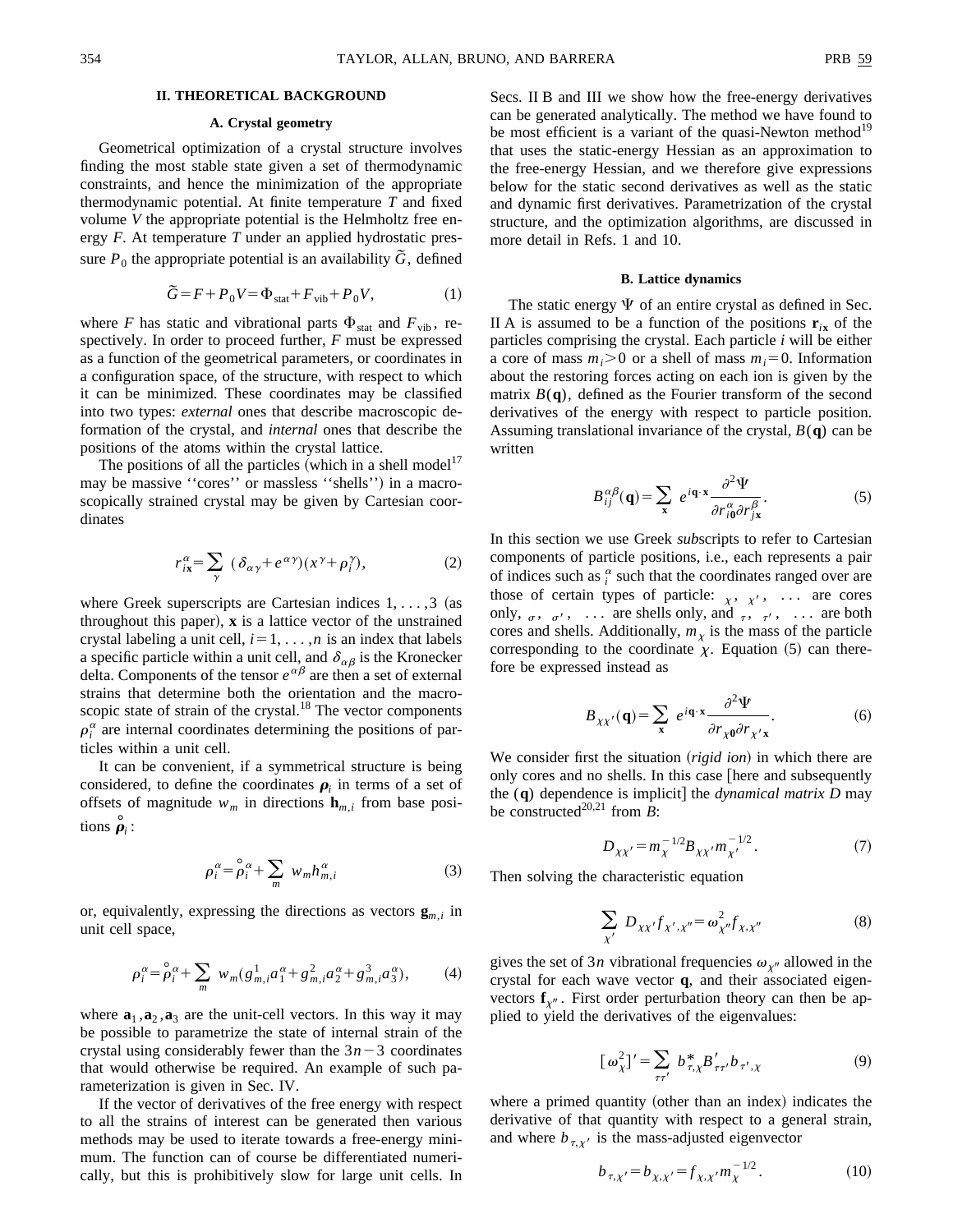From the frequencies  $\omega_{\gamma}(q)$  and their strain derivatives it is then straightforward to obtain the vibrational parts of the free energy at a wave vector **q** and its strain derivatives. Integrating numerically over the Brillouin zone then gives the quantities required for geometrical optimization.<sup>1</sup>

This theory may be extended to the shell-model case, $17$  in which some of the particles have zero mass, by making two changes to these expressions: the frequencies are obtained from Eq.  $(8)$  if Eq.  $(7)$  is generalized to

$$
D_{\chi\chi'} = m_{\chi}^{-1/2} \left[ B_{\chi\chi'} - \sum_{\sigma\sigma'} B_{\chi\sigma} B_{\sigma\sigma'}^{-1} B_{\sigma'\chi'} \right] m_{\chi'}^{-1/2} \quad (11)
$$

and the frequency derivatives are obtained from Eq.  $(9)$  if Eq.  $(10)$  is generalized by defining also elements for the shell coordinates:

$$
b_{\tau,\chi'} = \begin{pmatrix} b_{\chi,\chi'} \\ b_{\sigma,\chi'} \end{pmatrix} = \begin{pmatrix} f_{\chi,\chi'} m_{\chi}^{-1/2} \\ - \sum_{\sigma'\chi''} B_{\sigma\sigma'}^{-1} B_{\sigma'\chi''} f_{\chi'',\chi'} m_{\chi''}^{-1/2} \end{pmatrix}.
$$
\n(12)

This discussion, although less thorough, is equivalent to the one given in Ref. 1; expressions  $(9)$  and  $(12)$  however are somewhat more elegant than Eqs.  $(32)$  and  $(34)$  from that paper.

# **III. THREE-BODY INTERACTIONS**

## **A. Theory for general interaction form**

The theory developed in Ref. 1 and applied there to pairwise interactions can also be used to treat three-body interactions. The static energy per unit cell of a translationally invariant crystal of infinite extent may be written in terms of two- and three-body translationally invariant potentials  $\hat{\phi}$ and  $\hat{\zeta}$ , respectively, as

$$
\Phi_{\text{stat}} = \Phi_2 + \Phi_3 = \sum_{\mathbf{x}} \sum_{ij} \hat{\phi}_{ij}(\mathbf{r}_{i0}, \mathbf{r}_{j\mathbf{x}})
$$

$$
+ \sum_{\mathbf{x}\mathbf{y}} \sum_{ijk} \hat{\zeta}_{ijk}(\mathbf{r}_{i0}, \mathbf{r}_{j\mathbf{x}}, \mathbf{r}_{ky}). \tag{13}
$$

The pairwise part of  $\Phi_{stat}$ ,  $\Phi_2$ , is treated in Ref. 1; for the rest of this paper we concern ourselves only with the threebody part  $\Phi_3$ . Assuming additionally rotational invariance of the interactions,  $\Phi_3$  may be expressed without loss of generality:

$$
\Phi_3 = \sum_{\mathbf{x}\mathbf{y}} \sum_{ijk} \zeta_{ijk} \left( r_1 \begin{bmatrix} \mathbf{0} & \mathbf{x} & \mathbf{y} \\ i & j & k \end{bmatrix}, r_2 \begin{bmatrix} \mathbf{0} & \mathbf{x} & \mathbf{y} \\ i & j & k \end{bmatrix}, \right)
$$

$$
\cos \theta \begin{bmatrix} \mathbf{0} & \mathbf{x} & \mathbf{y} \\ i & j & k \end{bmatrix}
$$

$$
\equiv \sum_{\mathbf{x}\mathbf{y}} \sum_{ijk} \zeta \begin{bmatrix} \mathbf{0} & \mathbf{x} & \mathbf{y} \\ i & j & k \end{bmatrix}, \tag{14}
$$

$$
\mathbf{r}_{1}\begin{bmatrix} \mathbf{0} & \mathbf{x} & \mathbf{y} \\ i & j & k \end{bmatrix} = \mathbf{r}_{j\mathbf{x}} - \mathbf{r}_{i\mathbf{0}},
$$
 (15)

$$
\mathbf{r}_2 \begin{bmatrix} \mathbf{0} & \mathbf{x} & \mathbf{y} \\ i & j & k \end{bmatrix} = \mathbf{r}_{ky} - \mathbf{r}_{i\mathbf{0}},
$$
 (16)

$$
\cos\theta \begin{bmatrix} \mathbf{0} & \mathbf{x} & \mathbf{y} \\ i & j & k \end{bmatrix} = \frac{\mathbf{r}_1 \begin{bmatrix} \mathbf{0} & \mathbf{x} & \mathbf{y} \\ i & j & k \end{bmatrix} \cdot \mathbf{r}_2 \begin{bmatrix} \mathbf{0} & \mathbf{x} & \mathbf{y} \\ i & j & k \end{bmatrix}}{\mathbf{r}_1 \begin{bmatrix} \mathbf{0} & \mathbf{x} & \mathbf{y} \\ i & j & k \end{bmatrix} \mathbf{r}_2 \begin{bmatrix} \mathbf{0} & \mathbf{x} & \mathbf{y} \\ i & j & k \end{bmatrix}}.\tag{17}
$$

It is helpful to label the arguments of the function  $\zeta$  as the elements of a vector **z**:

$$
\begin{pmatrix} z_1 \\ z_2 \\ z_3 \end{pmatrix} \equiv \begin{pmatrix} r_1 \\ r_2 \\ \cos \theta \end{pmatrix} . \tag{18}
$$

Here and subsequently, where the bracketed sextuples have been omitted for clarity they are assumed to be

$$
\begin{bmatrix} \mathbf{0} & \mathbf{x} & \mathbf{y} \\ i & j & k \end{bmatrix}.
$$

Then if we define the partial derivatives of  $\zeta$  using the notation

$$
Z = \zeta, \quad Z^a = \frac{\partial \zeta}{\partial z_a}, \quad Z^{ab} = \frac{\partial^2 \zeta}{\partial z_a \partial z_b}, \dots,
$$
 (19)

first and second derivatives of the potential with respect to arbitrary strains  $\mathcal{E}_A$  are given by

$$
\frac{\partial \zeta}{\partial \mathcal{E}_A} = \sum_a Z^a \frac{\partial z_a}{\partial \mathcal{E}_A},\tag{20}
$$

$$
\frac{\partial^2 \zeta}{\partial \mathcal{E}_A \partial \mathcal{E}_B} = \sum_a Z^a \frac{\partial^2 z_a}{\partial \mathcal{E}_A \partial \mathcal{E}_B} + \sum_{ab} Z^{ab} \frac{\partial z_a}{\partial \mathcal{E}_A} \frac{\partial z_b}{\partial \mathcal{E}_B}.
$$
 (21)

In this way different forms of interaction can be implemented by the relatively straightforward use of Eq.  $(19)$  to generate different geometric derivatives of  $\zeta$ . The general part of the derivative expressions  $(\partial^n \mathbf{z}/\partial \mathcal{E}^n)$  on the other hand need be derived only once regardless of the form of (translationally and rotationally invariant) three-body interaction.

The derivatives of  $\zeta$  with respect to internal strains contain many Kronecker delta functions, since

$$
\zeta \begin{bmatrix} \mathbf{0} & \mathbf{x} & \mathbf{y} \\ i & j & k \end{bmatrix}
$$

will depend on  $\rho_u^{\alpha}$  only in the case that *u* is equal to one of *i*,  $j$ , or  $k$ . It is convenient to define a set of quantities by factorizing out the delta functions where they occur in some of the required expressions. These quantities  $(B, G, \ldots)$ , expressions for which are given later [Eqs.  $(51)–(58)$ ], are defined as follows:

where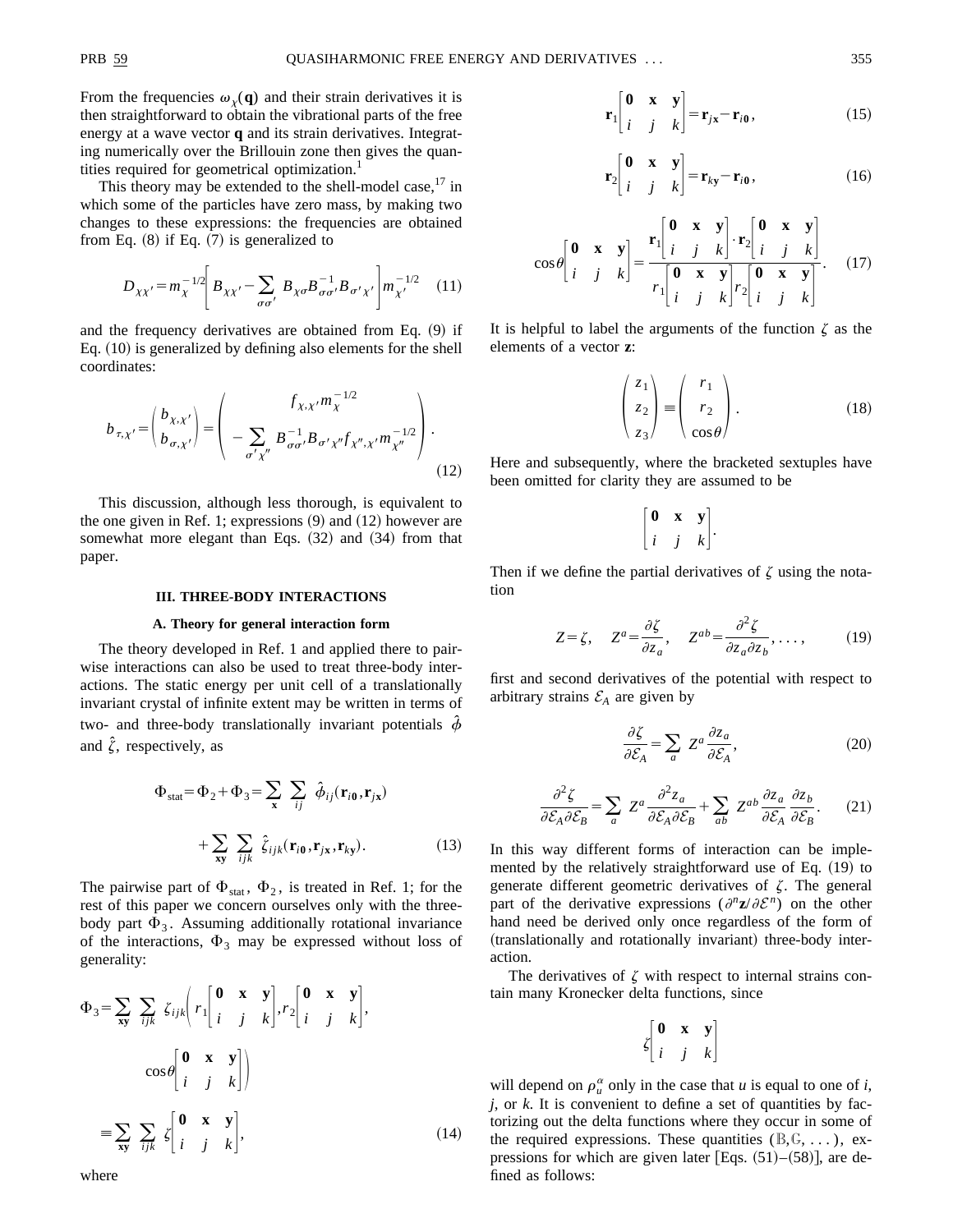$$
\left(\frac{\partial^2 \cos \theta}{\partial \rho_u^{\alpha} \partial \rho_v^{\beta}}\right)_0 = \sum_{LM} \Delta_{uL} \Delta_{vM} B_{LM}^{\alpha \beta}, \qquad (22)
$$

$$
\left(\frac{\partial \zeta}{\partial \rho_u^{\alpha}}\right)_0 = \sum_L \Delta_{uL} G_L^{\alpha},\tag{23}
$$

$$
\left(\frac{\partial \zeta}{\partial e^{\mu \nu}}\right)_0 = \mathbb{P}^{\mu \nu},\tag{24}
$$

$$
\left(\frac{\partial^2 \zeta}{\partial \rho_u^{\alpha} \partial e^{\mu \nu}}\right)_0 = \sum_L \Delta_{uL} H_L^{\alpha \mu \nu}, \qquad (25)
$$

$$
\left(\frac{\partial^2 \zeta}{\partial e^{\mu\nu}\partial e^{\sigma\tau}}\right)_0 = Q^{\mu\nu\sigma\tau},\tag{26}
$$

$$
\left(\frac{\partial^2 \zeta}{\partial \rho_u^{\alpha} \partial \rho_v^{\beta}}\right)_0 = \sum_{LM} \Delta_{uL} \Delta_{vM} D_{LM}^{\alpha \beta}, \qquad (27)
$$

$$
\left(\frac{\partial D_{LM}^{\alpha\beta}}{\partial \rho_l^{\gamma}}\right)_0 = \sum_N \ \Delta_{tN} E_{LMN}^{\alpha\beta\gamma},\tag{28}
$$

$$
\left(\frac{\partial \mathcal{D}_{LM}^{\alpha\beta}}{\partial e^{\mu\nu}}\right)_0 = \mathbb{F}_{LM}^{\alpha\beta\mu\nu},\tag{29}
$$

where subscripts

$$
\begin{bmatrix} \mathbf{0} & \mathbf{x} & \mathbf{y} \\ i & j & k \end{bmatrix}
$$

as usual are implicit on everything except the differentiation variables and the summation variables, and the symbol  $()_0$ indicates that derivatives are taken at zero external strain  $(e^{\mu\nu}=0)$ . In the above each of the summation variables takes the values 1 and 2, and  $\Delta$  is defined in terms of Kronecker deltas:

$$
\Delta_{uL} = \Delta_{uL} \begin{bmatrix} \mathbf{0} & \mathbf{x} & \mathbf{y} \\ i & j & k \end{bmatrix} = \begin{bmatrix} \delta_{uj} - \delta_{ui}, & L = 1 \\ \delta_{uk} - \delta_{ui}, & L = 2. \end{bmatrix} \tag{30}
$$

In the final quantities of interest many of the delta functions are eliminated by the  $i, j, k$  summations required for  $\Phi_3$  and its derivatives. This also eliminates some of the summations so that the resulting expressions can be calculated more efficiently. For example, using Eqs.  $(14)$  and  $(23)$  the derivative of the static energy with respect to internal strains is

$$
\left(\frac{\partial \Phi_3}{\partial \rho_u^{\alpha}}\right)_0 = \sum_{\mathbf{x}\mathbf{y}} \sum_{ijk} \left(\Delta_{u1} \begin{bmatrix} \mathbf{0} & \mathbf{x} & \mathbf{y} \\ i & j & k \end{bmatrix} G_1^{\alpha} \begin{bmatrix} \mathbf{0} & \mathbf{x} & \mathbf{y} \\ i & j & k \end{bmatrix} + \Delta_{u2} \begin{bmatrix} \mathbf{0} & \mathbf{x} & \mathbf{y} \\ i & j & k \end{bmatrix} G_2^{\alpha} \begin{bmatrix} \mathbf{0} & \mathbf{x} & \mathbf{y} \\ i & j & k \end{bmatrix} \right).
$$
 (31)

Because of the delta signs  $(30)$  the computation is reduced from a triple to a double summation over particles in the unit cell:

$$
\mathsf{PRB}:
$$

$$
\left(\frac{\partial \Phi_3}{\partial \rho_u^{\alpha}}\right)_0 = \sum_{\mathbf{x}\mathbf{y}} \left(\sum_{ik} G_1^{\alpha} \begin{bmatrix} \mathbf{0} & \mathbf{x} & \mathbf{y} \\ i & u & k \end{bmatrix} - \sum_{jk} G_1^{\alpha} \begin{bmatrix} \mathbf{0} & \mathbf{x} & \mathbf{y} \\ u & j & k \end{bmatrix} + \sum_{ij} G_2^{\alpha} \begin{bmatrix} \mathbf{0} & \mathbf{x} & \mathbf{y} \\ i & j & u \end{bmatrix} - \sum_{jk} G_2^{\alpha} \begin{bmatrix} \mathbf{0} & \mathbf{x} & \mathbf{y} \\ u & j & k \end{bmatrix}\right)
$$
\n(32)

$$
= \sum_{\mathbf{x}\mathbf{y}} \sum_{ij} \left( G_1^{\alpha} \begin{bmatrix} \mathbf{0} & \mathbf{x} & \mathbf{y} \\ i & u & j \end{bmatrix} + G_2^{\alpha} \begin{bmatrix} \mathbf{0} & \mathbf{x} & \mathbf{y} \\ i & j & u \end{bmatrix} \right)
$$

$$
- G_{*}^{\alpha} \begin{bmatrix} \mathbf{0} & \mathbf{x} & \mathbf{y} \\ u & i & j \end{bmatrix}, \qquad (33)
$$

where we have introduced a notation in which a subscripted \* indicates a summation of the terms formed by replacing it by a 1 and a 2, so that for instance,

$$
C_{*}^{\alpha} \begin{bmatrix} \mathbf{0} & \mathbf{x} & \mathbf{y} \\ i & j & k \end{bmatrix} = C_{1}^{\alpha} \begin{bmatrix} \mathbf{0} & \mathbf{x} & \mathbf{y} \\ i & j & k \end{bmatrix} + C_{2}^{\alpha} \begin{bmatrix} \mathbf{0} & \mathbf{x} & \mathbf{y} \\ i & j & k \end{bmatrix}, \quad (34)
$$

$$
E_{*2*}^{\alpha\beta\gamma} \begin{bmatrix} \mathbf{0} & \mathbf{x} & \mathbf{y} \\ i & j & k \end{bmatrix} = E_{121}^{\alpha\beta\gamma} \begin{bmatrix} \mathbf{0} & \mathbf{x} & \mathbf{y} \\ i & j & k \end{bmatrix} + E_{122}^{\alpha\beta\gamma} \begin{bmatrix} \mathbf{0} & \mathbf{x} & \mathbf{y} \\ i & j & k \end{bmatrix} + E_{221}^{\alpha\beta\gamma} \begin{bmatrix} \mathbf{0} & \mathbf{x} & \mathbf{y} \\ i & j & k \end{bmatrix} + E_{222}^{\alpha\beta\gamma} \begin{bmatrix} \mathbf{0} & \mathbf{x} & \mathbf{y} \\ i & j & k \end{bmatrix}.
$$
(35)

Similar manipulations may be applied to Eqs.  $(24)–(27)$  to give expressions for the other static energy derivatives as follows:

$$
\left(\frac{\partial \Phi_3}{\partial e^{\mu \nu}}\right)_0 = \sum_{\mathbf{x}\mathbf{y}} \sum_{ijk} P^{\mu \nu} \begin{bmatrix} \mathbf{0} & \mathbf{x} & \mathbf{y} \\ i & j & k \end{bmatrix},\tag{36}
$$

$$
\left(\frac{\partial^2 \Phi_3}{\partial e^{\mu\nu}\partial e^{\sigma\tau}}\right)_0 = \sum_{\mathbf{x}\mathbf{y}} \sum_{ijk} Q^{\mu\nu\sigma\tau} \begin{bmatrix} \mathbf{0} & \mathbf{x} & \mathbf{y} \\ i & j & k \end{bmatrix},
$$
 (37)

$$
\left(\frac{\partial^2 \Phi_3}{\partial \rho_u^{\alpha} \partial e^{\mu \nu}}\right)_0 = \sum_{\mathbf{x} \mathbf{y}} \sum_{ij} \left(\mathbb{H}_1^{\alpha \mu \nu} \begin{bmatrix} \mathbf{0} & \mathbf{x} & \mathbf{y} \\ i & u & j \end{bmatrix} + \mathbb{H}_2^{\alpha \mu \nu} \begin{bmatrix} \mathbf{0} & \mathbf{x} & \mathbf{y} \\ i & j & u \end{bmatrix} - \mathbb{H}_*^{\alpha \mu \nu} \begin{bmatrix} \mathbf{0} & \mathbf{x} & \mathbf{y} \\ u & i & j \end{bmatrix} \right),
$$
(38)

$$
\begin{pmatrix}\n\frac{\partial^2 \Phi_3}{\partial \rho_u^{\alpha} \rho_v^{\beta}}\n\end{pmatrix}_0 = \delta_{uv} \sum_{xy} \sum_{ij} \begin{pmatrix} \mathbf{D}_{11}^{\alpha\beta} \begin{bmatrix} \mathbf{0} & \mathbf{x} & \mathbf{y} \\ i & u & j \end{bmatrix} + \mathbf{D}_{22}^{\alpha\beta} \begin{bmatrix} \mathbf{0} & \mathbf{x} & \mathbf{y} \\ i & j & u \end{bmatrix} + \mathbf{D}_{**}^{\alpha\beta} \begin{bmatrix} \mathbf{0} & \mathbf{x} & \mathbf{y} \\ u & i & j \end{bmatrix} + \sum_{xy} \sum_i \begin{pmatrix} \mathbf{D}_{12}^{\alpha\beta} \begin{bmatrix} \mathbf{0} & \mathbf{x} & \mathbf{y} \\ i & u & v \end{bmatrix} \\ + \mathbf{D}_{21}^{\alpha\beta} \begin{bmatrix} \mathbf{0} & \mathbf{x} & \mathbf{y} \\ i & v & u \end{bmatrix} - \mathbf{D}_{1*}^{\alpha\beta} \begin{bmatrix} \mathbf{0} & \mathbf{x} & \mathbf{y} \\ v & u & i \end{bmatrix} \\ - \mathbf{D}_{2*}^{\alpha\beta} \begin{bmatrix} \mathbf{0} & \mathbf{x} & \mathbf{y} \\ v & i & u \end{bmatrix} - \mathbf{D}_{**}^{\alpha\beta} \begin{bmatrix} \mathbf{0} & \mathbf{x} & \mathbf{y} \\ u & v & i \end{bmatrix}
$$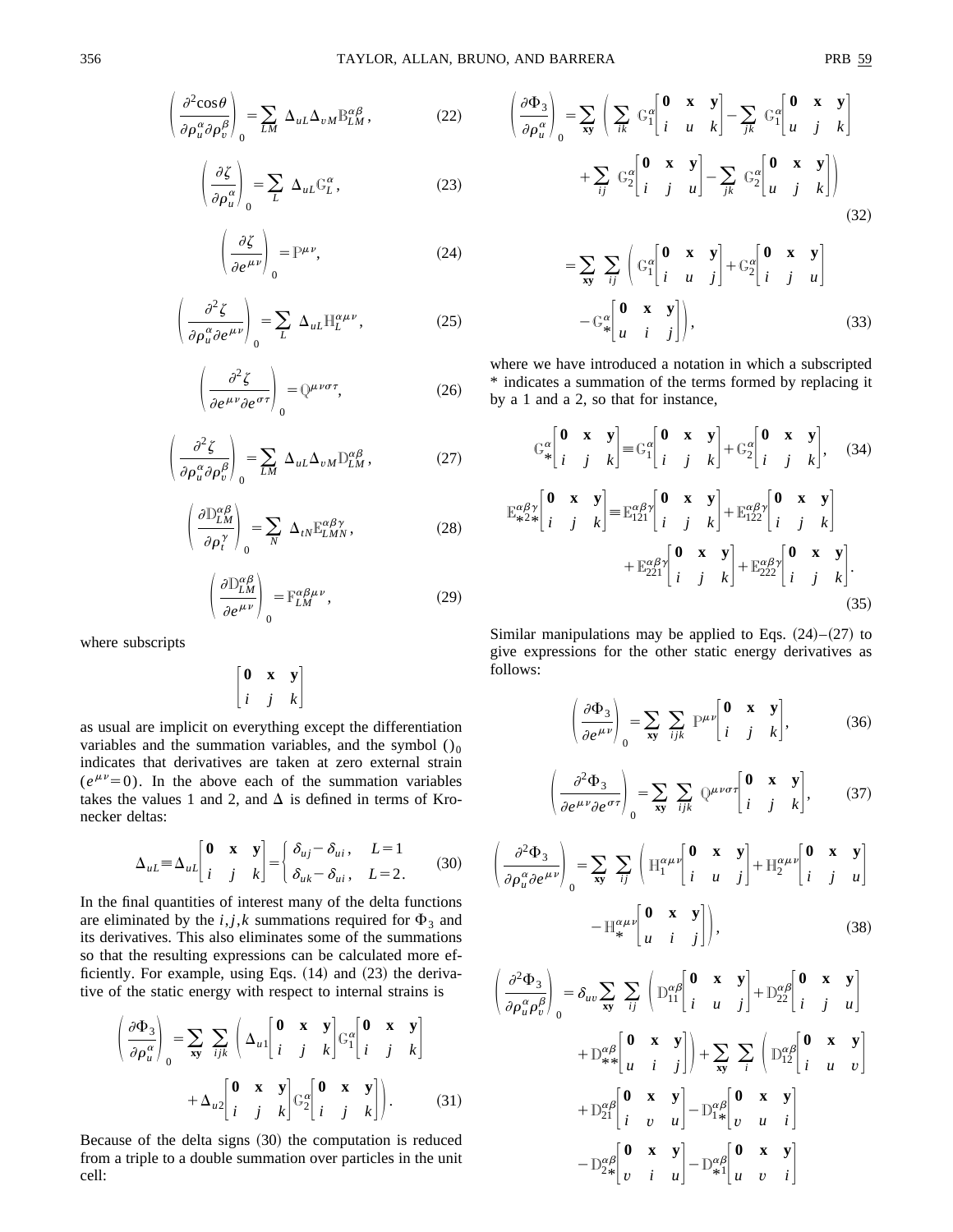$$
-D_{*2}^{\alpha\beta} \begin{bmatrix} \mathbf{0} & \mathbf{x} & \mathbf{y} \\ u & i & v \end{bmatrix}.
$$
 (39)

Derivatives with respect to the symmetric internal strains *wm* can be derived from those with respect to the basis internal strains  $\rho_u^{\alpha}$  using Eq. (3).

Using Eqs. (6), (14), and (27) and an extension of the  $\Delta$ notation of Eq.  $(30)$ ,

$$
\Delta_{vM}^{\mathbf{z}}\begin{bmatrix} \mathbf{w} & \mathbf{x} & \mathbf{y} \\ i & j & k \end{bmatrix} = \begin{cases} \delta_{vj}\delta_{\mathbf{z}\mathbf{x}} - \delta_{vi}\delta_{\mathbf{z}\mathbf{w}}, & M=1 \\ \delta_{vk}\delta_{\mathbf{z}\mathbf{y}} - \delta_{vi}\delta_{\mathbf{z}\mathbf{w}}, & M=2 \end{cases}
$$
(40)

(where the Kronecker  $\delta$  has been extended in an obvious way to apply to vectors), the massless part  $B$  of the dynamical matrix can be written

$$
B_{uv}^{\alpha\beta}(\mathbf{q}) = \sum_{\mathbf{z}} e^{i\mathbf{q} \cdot \mathbf{z}} \sum_{\mathbf{w} \mathbf{x} \mathbf{y}} \sum_{j,k} \sum_{LM} \Delta_{uL}^{\mathbf{0}} \begin{bmatrix} \mathbf{w} & \mathbf{x} & \mathbf{y} \\ i & j & k \end{bmatrix}
$$

$$
\times \Delta_{vM}^{\mathbf{z}} \begin{bmatrix} \mathbf{w} & \mathbf{x} & \mathbf{y} \\ i & j & k \end{bmatrix} \mathbb{D}_{LM}^{\alpha\beta} \begin{bmatrix} \mathbf{w} & \mathbf{x} & \mathbf{y} \\ i & j & k \end{bmatrix}, \tag{41}
$$

and applying the same manipulations that led to Eq.  $(39)$ then gives

$$
B_{uv}^{\alpha\beta}(\mathbf{q}) = \delta_{uv} \sum_{\mathbf{x}\mathbf{y}} \sum_{ij} \left( D_{11}^{\alpha\beta} \begin{bmatrix} \mathbf{x} & \mathbf{0} & \mathbf{y} \\ i & u & j \end{bmatrix} + D_{22}^{\alpha\beta} \begin{bmatrix} \mathbf{x} & \mathbf{y} & \mathbf{0} \\ i & j & u \end{bmatrix} + D_{**}^{\alpha\beta} \begin{bmatrix} \mathbf{0} & \mathbf{x} & \mathbf{y} \\ u & i & j \end{bmatrix} \right) + \sum_{\mathbf{x}\mathbf{y}} \sum_{i} e^{i\mathbf{q} \cdot \mathbf{x}} \left( D_{12}^{\alpha\beta} \begin{bmatrix} \mathbf{y} & \mathbf{0} & \mathbf{x} \\ i & u & v \end{bmatrix} \right) + D_{21}^{\alpha\beta} \begin{bmatrix} \mathbf{y} & \mathbf{x} & \mathbf{0} \\ i & v & u \end{bmatrix} - D_{1*}^{\alpha\beta} \begin{bmatrix} \mathbf{x} & \mathbf{0} & \mathbf{y} \\ v & u & i \end{bmatrix} - D_{**}^{\alpha\beta} \begin{bmatrix} \mathbf{x} & \mathbf{y} & \mathbf{0} \\ u & v & i \end{bmatrix} - D_{**}^{\alpha\beta} \begin{bmatrix} \mathbf{0} & \mathbf{x} & \mathbf{y} \\ u & v & i \end{bmatrix} - D_{**}^{\alpha\beta} \begin{bmatrix} \mathbf{0} & \mathbf{x} & \mathbf{y} \\ u & i & v \end{bmatrix}.
$$
\n(42)

 $\overline{1}$ 

For an efficient computational implementation it is convenient to express this equation in a form that gathers together contributions from the same unit-cell triples. This can be done by exchanging variables and shifting the origins of the **xy** summations to give

$$
B_{uv}^{\alpha\beta}(\mathbf{q}) = \delta_{uv} \sum_{\mathbf{x}\mathbf{y}} \sum_{ij} \left( D_{11}^{\alpha\beta} \begin{bmatrix} \mathbf{0} & \mathbf{x} & \mathbf{y} \\ i & u & j \end{bmatrix} + D_{22}^{\alpha\beta} \begin{bmatrix} \mathbf{0} & \mathbf{x} & \mathbf{y} \\ i & j & u \end{bmatrix} + D_{**}^{\alpha\beta} \begin{bmatrix} \mathbf{0} & \mathbf{x} & \mathbf{y} \\ u & i & j \end{bmatrix} \right) + \sum_{\mathbf{x}\mathbf{y}} \sum_{i} \left( e^{i\mathbf{q} \cdot (\mathbf{y} - \mathbf{x})} D_{12}^{\alpha\beta} \begin{bmatrix} \mathbf{0} & \mathbf{x} & \mathbf{y} \\ i & u & v \end{bmatrix} \right) + e^{i\mathbf{q} \cdot (\mathbf{x} - \mathbf{y})} D_{21}^{\alpha\beta} \begin{bmatrix} \mathbf{0} & \mathbf{x} & \mathbf{y} \\ i & v & u \end{bmatrix} - e^{i\mathbf{q} \cdot (-\mathbf{x})} D_{1*}^{\alpha\beta} \begin{bmatrix} \mathbf{0} & \mathbf{x} & \mathbf{y} \\ v & u & i \end{bmatrix} - e^{i\mathbf{q} \cdot (-\mathbf{y})} D_{2*}^{\alpha\beta} \begin{bmatrix} \mathbf{0} & \mathbf{x} & \mathbf{y} \\ v & i & u \end{bmatrix} - e^{i\mathbf{q} \cdot \mathbf{x}} D_{**}^{\alpha\beta} \begin{bmatrix} \mathbf{0} & \mathbf{x} & \mathbf{y} \\ u & v & i \end{bmatrix} - e^{i\mathbf{q} \cdot \mathbf{x}} D_{**}^{\alpha\beta} \begin{bmatrix} \mathbf{0} & \mathbf{x} & \mathbf{y} \\ u & v & i \end{bmatrix}
$$
  
\n
$$
- e^{i\mathbf{q} \cdot \mathbf{y}} D_{**}^{\alpha\beta} \begin{bmatrix} \mathbf{0} & \mathbf{x} & \mathbf{y} \\ u & i & v \end{bmatrix}.
$$
\n(43)

The dynamical matrix derivatives can then be expressed in terms of E and F [Eqs.  $(27)–(29)$ ] as follows:

$$
\left(\frac{\partial B_{uv}^{\alpha\beta}(\mathbf{q})}{\partial e^{\mu\nu}}\right)_{0} = \delta_{uv} \sum_{\mathbf{x}\mathbf{y}} \sum_{ij} \left( \mathbb{F}_{11}^{\alpha\beta\mu\nu} \begin{bmatrix} \mathbf{0} & \mathbf{x} & \mathbf{y} \\ i & u & j \end{bmatrix} + \mathbb{F}_{22}^{\alpha\beta\mu\nu} \begin{bmatrix} \mathbf{0} & \mathbf{x} & \mathbf{y} \\ i & j & u \end{bmatrix} + \mathbb{F}_{**}^{\alpha\beta\mu\nu} \begin{bmatrix} \mathbf{0} & \mathbf{x} & \mathbf{y} \\ u & i & j \end{bmatrix} \right) + \sum_{\mathbf{x}\mathbf{y}} \sum_{i} \left( e^{i\mathbf{q} \cdot (\mathbf{y} - \mathbf{x})} \mathbb{F}_{12}^{\alpha\beta\mu\nu} \begin{bmatrix} \mathbf{0} & \mathbf{x} & \mathbf{y} \\ i & u & v \end{bmatrix} \right) + e^{i\mathbf{q} \cdot (\mathbf{x} - \mathbf{y})} \mathbb{F}_{21}^{\alpha\beta\mu\nu} \begin{bmatrix} \mathbf{0} & \mathbf{x} & \mathbf{y} \\ i & v & u \end{bmatrix} - e^{i\mathbf{q} \cdot (-\mathbf{x})} \mathbb{F}_{1*}^{\alpha\beta\mu\nu} \begin{bmatrix} \mathbf{0} & \mathbf{x} & \mathbf{y} \\ v & u & i \end{bmatrix} - e^{i\mathbf{q} \cdot (-\mathbf{y})} \mathbb{F}_{2*}^{\alpha\beta\mu\nu} \begin{bmatrix} \mathbf{0} & \mathbf{x} & \mathbf{y} \\ v & i & u \end{bmatrix} - e^{i\mathbf{q} \cdot \mathbf{x}} \mathbb{F}_{**}^{\alpha\beta\mu\nu} \begin{bmatrix} \mathbf{0} & \mathbf{x} & \mathbf{y} \\ u & v & i \end{bmatrix} - e^{i\mathbf{q} \cdot \mathbf{y}} \mathbb{F}_{**}^{\alpha\beta\mu\nu} \begin{bmatrix} \mathbf{0} & \mathbf{x} & \mathbf{y} \\ u & v & i \end{bmatrix}
$$
  
\n
$$
- e^{i\mathbf{q} \cdot \mathbf{y}} \mathbb{F}_{**}^{\alpha\
$$

S ]*Bu<sup>v</sup>* ab ~**q**! ]r *<sup>t</sup>* <sup>g</sup> D 0 <sup>5</sup><sup>d</sup> *tu*<sup>d</sup> *<sup>t</sup>v*( **xy** ( *i j* S <sup>E</sup><sup>111</sup> abg F **0xy** *iuj* G <sup>1</sup>E<sup>222</sup> abg F **0xy** *iju*G <sup>2</sup><sup>E</sup> \*\*\* abg F **0xy** *uij* GD <sup>1</sup><sup>d</sup> *<sup>u</sup>v*( **xy** ( *<sup>i</sup>* S <sup>2</sup>E11\* abg F **0xy** *tui* G <sup>2</sup>E22\* abg F **0xy** *tiu*G <sup>1</sup><sup>E</sup> \*\*2 abg F **0xy** *uit* G <sup>1</sup><sup>E</sup> \*\*1 abg F **0xy** *uti* G <sup>1</sup>E<sup>112</sup> abg F **0xy** *iut* G <sup>1</sup>E<sup>221</sup> abg F **0xy** *itu*GD <sup>1</sup><sup>d</sup> *<sup>t</sup>v*( **xy** ( *<sup>i</sup>* S <sup>2</sup>*ei***q**•**<sup>x</sup>** E \*11 abg F **0xy** *u v i* G <sup>2</sup>*ei***q**•**<sup>y</sup>** E \*22 abg F **0xy** *u i <sup>v</sup>*G <sup>1</sup>*ei***q**•~2**x**! <sup>E</sup>1\*\* abg F **0xy** *<sup>v</sup> u i* G 1*ei***q**•~2**y**! <sup>E</sup>2\*\* abg F **0xy** *<sup>v</sup> i u*G <sup>1</sup>*ei***q**•~**y**2**x**! E<sup>122</sup> abg F **0xy** *i u <sup>v</sup>*G <sup>1</sup>*ei***q**•~**x**2**y**! E<sup>211</sup> abg F **0xy** *<sup>i</sup> <sup>v</sup> <sup>u</sup>*GD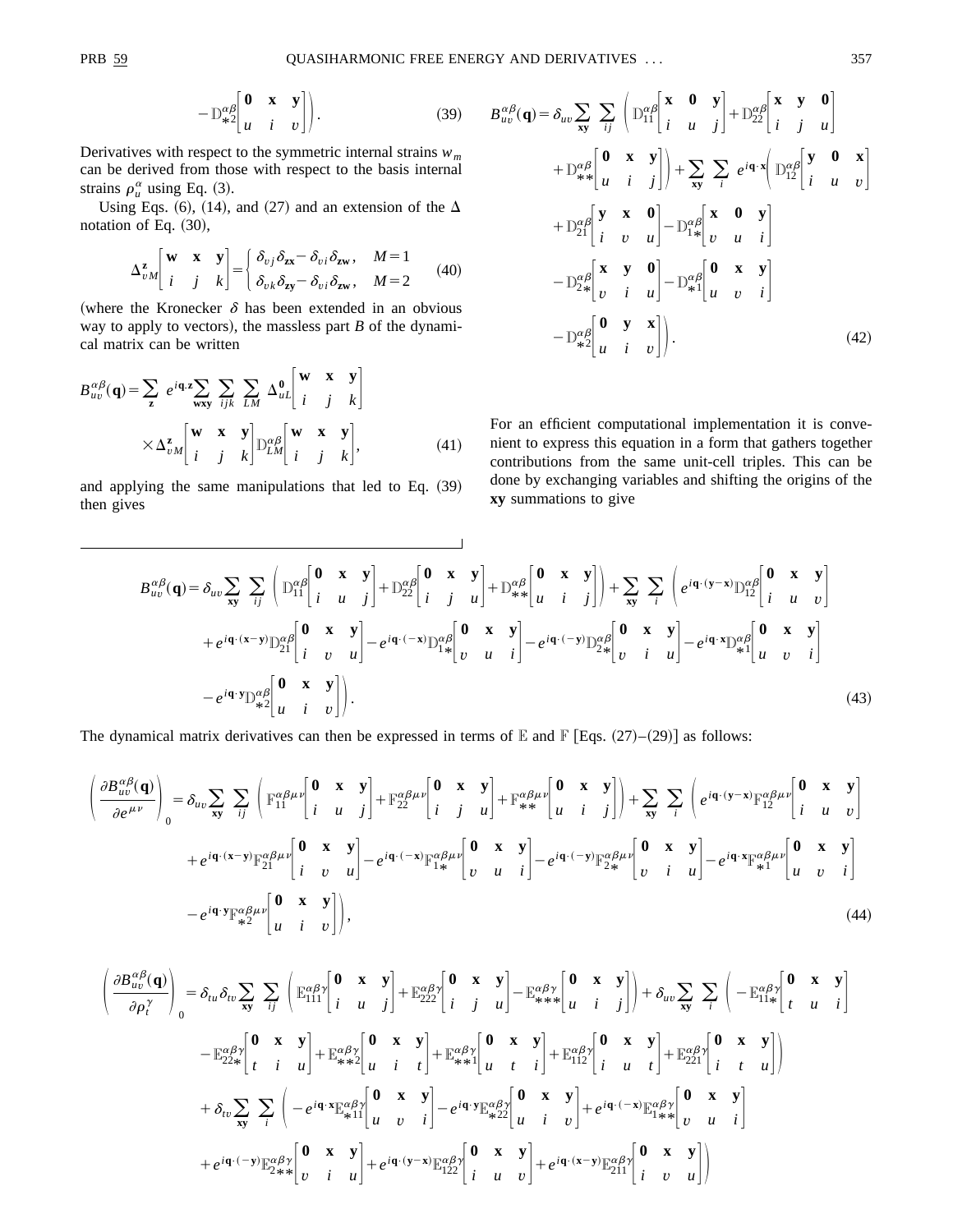$$
+ \delta_{tu} \sum_{xy} \sum_{i} \left( -e^{i\mathbf{q} \cdot (-\mathbf{x})} \mathbb{E}_{1 \pm 1}^{\alpha \beta \gamma} \begin{bmatrix} \mathbf{0} & \mathbf{x} & \mathbf{y} \\ v & u & i \end{bmatrix} - e^{i\mathbf{q} \cdot (-\mathbf{y})} \mathbb{E}_{2 \pm 2}^{\alpha \beta \gamma} \begin{bmatrix} \mathbf{0} & \mathbf{x} & \mathbf{y} \\ v & i & u \end{bmatrix} + e^{i\mathbf{q} \cdot \mathbf{x}} \mathbb{E}_{\pm 1 \pm 1}^{\alpha \beta \gamma} \begin{bmatrix} \mathbf{0} & \mathbf{x} & \mathbf{y} \\ u & v & i \end{bmatrix} + e^{i\mathbf{q} \cdot \mathbf{y}} \mathbb{E}_{\pm 2 \pm 2}^{\alpha \beta \gamma} \begin{bmatrix} \mathbf{0} & \mathbf{x} & \mathbf{y} \\ u & i & v \end{bmatrix} + e^{i\mathbf{q} \cdot (\mathbf{y} - \mathbf{x})} \mathbb{E}_{121}^{\alpha \beta \gamma} \begin{bmatrix} \mathbf{0} & \mathbf{x} & \mathbf{y} \\ i & u & v \end{bmatrix} + e^{i\mathbf{q} \cdot (\mathbf{x} - \mathbf{y})} \mathbb{E}_{212}^{\alpha \beta \gamma} \begin{bmatrix} \mathbf{0} & \mathbf{x} & \mathbf{y} \\ i & v & u \end{bmatrix} \right) + \sum_{xy} \left( -e^{i\mathbf{q} \cdot (y - x)} \mathbb{E}_{12 \pm 1}^{\alpha \beta \gamma} \begin{bmatrix} \mathbf{0} & \mathbf{x} & \mathbf{y} \\ i & u & v \end{bmatrix} - e^{i\mathbf{q} \cdot (x - y)} \mathbb{E}_{21 \pm 1}^{\alpha \beta \gamma} \begin{bmatrix} \mathbf{0} & \mathbf{x} & \mathbf{y} \\ t & v & u \end{bmatrix} - e^{i\mathbf{q} \cdot (-\mathbf{x})} \mathbb{E}_{1 \pm 2}^{\alpha \beta \gamma} \begin{bmatrix} \mathbf{0} & \mathbf{x} & \mathbf{y} \\ v & u & t \end{bmatrix} - e^{i\mathbf{q} \cdot (y - x)} \mathbb{E}_{21 \pm 1}^{\alpha \
$$

Making use of the further definitions

$$
s_L^{\alpha} = r_L^{-1} r_L^{\alpha},\tag{46}
$$

$$
A_L^{\alpha} = r_L^{-1} (s_L^{\alpha} - s_L^{\alpha} \cos \theta), \qquad (47)
$$

$$
C_L^{\alpha\beta} = r_L^{-1} (\delta_{\alpha\beta} - s_L^{\alpha} s_L^{\beta}), \tag{48}
$$

$$
S_L^{\alpha\mu\nu} = C_L^{\alpha\mu} s_L^{\nu},\tag{49}
$$

$$
\mathbb{K}^{\mu\nu} = (s_1^{\mu} r_1 \mathbf{A}_1^{\nu} + s_2^{\mu} r_2 \mathbf{A}_2^{\nu}),\tag{50}
$$

the terms defined in Eqs.  $(22)–(29)$  can be shown using the general formulas  $(20)$  and  $(21)$  to be

$$
\mathbb{B}_{LM}^{\alpha\beta} = r_L^{-1} r_M^{-1} (\delta_{LM} [(3s_L^{\alpha} s_L^{\beta} - \delta_{\alpha\beta}) \cos \theta - s_L^{\alpha} s_L^{\beta} - s_L^{\alpha} s_L^{\beta}] + \delta_{L\bar{M}} [s_L^{\alpha} s_M^{\beta} \cos \theta - s_L^{\alpha} s_L^{\beta} - s_M^{\alpha} s_M^{\beta} + \delta_{\alpha\beta}]),
$$
\n(51)

$$
G_L^{\alpha} = Z^L s_L^{\alpha} + Z^3 A_L^{\alpha},\tag{52}
$$

$$
\mathbb{P}^{\mu\nu} = Z^1 r_1 s_1^{\mu} s_1^{\nu} + Z^2 r_2 s_2^{\mu} s_2^{\nu} + Z^3 \mathbb{K}^{\mu\nu},\tag{53}
$$

$$
H_L^{\alpha\mu\nu} = Z^L[\delta_{\alpha\mu}s_L^{\nu} + \delta_{\alpha\nu}s_L^{\mu} - s_L^{\alpha}s_L^{\mu}s_L^{\nu}] + Z^3[r_L A_L^{\mu}C_L^{\alpha\nu} + r_L A_L^{\nu}C_L^{\alpha\mu} - A_L^{\alpha}(s_L^{\mu}s_L^{\nu} + s_L^{\mu}s_L^{\nu})] + s_L^{\alpha}[Z^{L1}r_1s_1^{\mu}s_1^{\nu} + Z^{L2}r_2s_2^{\mu}s_2^{\nu} + Z^{L3}\mathbb{K}^{\mu\nu}]
$$
  
+ 
$$
A_L^{\alpha}[Z^{31}r_1s_1^{\mu}s_1^{\nu} + Z^{32}r_2s_2^{\mu}s_2^{\nu} + Z^{33}\mathbb{K}^{\mu\nu}],
$$
 (54)

$$
Q^{\mu\nu\sigma\tau} = Z^{1}r_{1}^{2}s_{1}^{v}s_{1}^{r}C_{1}^{\mu\sigma} + Z^{2}r_{2}^{2}s_{2}^{v}s_{2}^{r}C_{2}^{\mu\sigma} + Z^{3}([s_{1}^{\mu}s_{1}^{v}(3s_{1}^{\sigma}s_{1}^{\tau} + s_{2}^{\sigma}s_{2}^{\tau}) + s_{2}^{\mu}s_{2}^{v}(3s_{2}^{\sigma}s_{2}^{\tau} + s_{1}^{\sigma}s_{1}^{\tau})]\cos\theta - [(s_{1}^{\mu}s_{1}^{\nu} + s_{2}^{\mu}s_{2}^{\nu})(s_{1}^{\sigma}s_{2}^{\tau} + s_{2}^{\sigma}s_{1}^{\tau}) + (s_{1}^{\mu}s_{2}^{\nu} + s_{2}^{\mu}s_{1}^{\nu})(s_{1}^{\sigma}s_{1}^{\tau} + s_{2}^{\sigma}s_{2}^{\tau})] + \delta_{\mu\sigma}\mathbb{K}^{\nu\tau}) + Z^{11}r_{1}s_{1}^{\mu}s_{1}^{v}r_{1}s_{1}^{\sigma}s_{1}^{\tau} + Z^{12}r_{1}s_{1}^{\mu}s_{1}^{v}r_{2}s_{2}^{\sigma}s_{2}^{\tau} + Z^{21}r_{2}s_{2}^{\mu}s_{2}^{\nu}r_{1}s_{1}^{\sigma}s_{1}^{\tau} + Z^{22}r_{2}s_{2}^{\mu}s_{2}^{\nu}r_{2}s_{2}^{\sigma}s_{2}^{\tau}) + \mathbb{K}^{\mu\nu}[\mathbb{Z}^{31}r_{1}s_{1}^{\sigma}s_{1}^{\tau} + \mathbb{Z}^{32}r_{2}s_{2}^{\sigma}s_{2}^{\tau}] + \mathbb{K}^{\sigma\tau}[\mathbb{Z}^{13}r_{1}s_{1}^{\mu}s_{1}^{\mu} + \mathbb{Z}^{23}r_{2}s_{2}^{\mu}s_{2}^{\nu}] + \mathbb{K}^{\mu\nu}\mathbb{K}^{\sigma\tau}\mathbb{Z}^{33}, \tag{55}
$$

$$
\mathcal{D}_{LM}^{\alpha\beta} = \delta_{LM} Z^L \mathcal{C}_L^{\alpha\beta} + Z^3 \mathcal{B}_{LM}^{\alpha\beta} + Z^{LM} s_L^{\alpha} s_M^{\beta} + Z^{L3} s_L^{\alpha} \mathcal{A}_M^{\beta} + Z^{3M} \mathcal{A}_L^{\alpha} s_M^{\beta} + Z^{33} \mathcal{A}_L^{\alpha} \mathcal{A}_M^{\beta},\tag{56}
$$

$$
\mathbb{E}^{\alpha\beta\gamma}_{LMN} = \delta_{LM}\delta_{LN}\{r_L^{-2}Z^3[\mathcal{C}_N^{\alpha\gamma}(3s_M^{\beta}\cos\theta - s_M^{\beta}) + \mathcal{C}_N^{\beta\gamma}(3s_L^{\alpha}\cos\theta - s_L^{\alpha})] - r_N^{-1}Z^N[s_L^{\alpha}\mathcal{C}_N^{\beta\gamma} + s_M^{\beta}\mathcal{C}_N^{\alpha\gamma} + s_N^{\gamma}\mathcal{C}_N^{\alpha\beta}] \} - \delta_{LM}\delta_{LN}r_L^{-2}Z^3[s_L^{\alpha}\mathcal{C}_N^{\beta\gamma} + s_M^{\beta}\mathcal{C}_N^{\alpha\gamma}] + \delta_{LM}[r_L^{-2}Z^3\mathcal{A}_N^{\gamma}(3s_L^{\alpha}s_M^{\beta} - \delta_{\alpha\beta}) + Z^{LN}s_N^{\gamma}\mathcal{C}_L^{\alpha\beta} + Z^{L3}\mathcal{A}_N^{\gamma}\mathcal{C}_L^{\alpha\beta}] + \delta_{L\bar{M}}r_L^{-1}r_M^{-1}Z^3[s_L^{\alpha}s_M^{\beta}A_N^{\gamma} - \delta_{LN}(r_M\mathcal{A}_M^{\beta}\mathcal{C}_N^{\alpha\gamma} + \mathcal{C}_N^{\beta\gamma}s_L^{\alpha}) - \delta_{MN}(\mathcal{C}_N^{\alpha\gamma}s_M^{\beta} + r_L\mathcal{A}_L^{\alpha}\mathcal{C}_N^{\beta\gamma})] + \delta_{LN}[\mathcal{C}_N^{\alpha\gamma}(Z^{LM}s_M^{\beta} + Z^{L3}\mathcal{A}_M^{\beta}) - r_N^{-1}(s_L^{\alpha}\mathcal{A}_N^{\gamma} + s_N^{\gamma}\mathcal{A}_L^{\alpha} + \mathcal{C}_N^{\alpha\gamma}\cos\theta)(Z^{3M}s_M^{\beta} + Z^{33}\mathcal{A}_M^{\beta}) - r_N^{-1}s_N^{\gamma}Z^3\mathcal{B}_L^{\alpha\beta}] + \delta_{MN}[\mathcal{C}_N^{\beta\gamma}(Z^{LM}s_L^{\alpha} + Z^{3M}\mathcal{A}_L^{\alpha}) - r_N^{-1}(s_M^{\beta}\mathcal{A}_N^{\gamma} + s_N^{\gamma}\mathcal{A}_M^{\beta} + \mathcal{C}_N^{\beta\gamma}\cos\theta)(Z^{L3}s_L^{\alpha} + Z^{33}\mathcal{A}_L^{\alpha}) - r_N^{-1}s_N^{\gamma}Z^3\mathcal{B}_L^
$$

$$
\begin{split} \mathbf{F}_{LM}^{\alpha\beta\mu\nu} &= \delta_{LM} \big( -Z^L [\mathbf{S}_L^{\alpha\mu\nu} s_L^{\beta} + s_L^{\alpha} \mathbf{S}_L^{\beta\mu\nu} + s_L^{\mu} s_L^{\nu} \mathbf{C}_L^{\alpha\beta}] + \mathbf{C}_L^{\alpha\beta} [Z^{L1} s_1^{\mu} s_1^{\nu} r_1 + Z^{L2} s_2^{\mu} s_2^{\nu} r_2 + Z^{L3} \mathbf{K}^{\mu\nu}] + Z^3 r_L^{-2} [\mathbf{K}^{\mu\nu} (3 s_L^{\alpha} s_L^{\beta} - \delta_{\alpha\beta}) \\ &+ r_L \mathbf{S}_L^{\alpha\mu\nu} (3 s_L^{\beta} \cos \theta - s_L^{\beta}) + r_L \mathbf{S}_L^{\beta\mu\nu} (3 s_L^{\alpha} \cos \theta - s_L^{\alpha}) - r_L \mathbf{S}_L^{\beta\mu\nu} s_L^{\alpha} - r_L \mathbf{S}_L^{\alpha\mu\nu} s_L^{\beta}] \big) + \delta_{L\bar{M}} Z^3 [r_L^{-1} r_M^{-1} \mathbf{K}^{\mu\nu} s_L^{\alpha} s_R^{\beta} - \mathbf{A}_L^{\alpha} \mathbf{S}_M^{\mu\nu} \\ &- \mathbf{S}_L^{\alpha\mu\nu} \mathbf{A}_M^{\beta} - r_M^{-1} s_L^{\alpha} \mathbf{S}_M^{\beta\mu\nu} - r_L^{-1} \mathbf{S}_M^{\alpha\mu\nu} s_M^{\beta}] - Z^3 \mathbf{B}_L^{\alpha\beta} [s_L^{\mu} s_L^{\nu} + s_M^{\mu} s_M^{\nu}] + r_L \mathbf{S}_L^{\alpha\mu\nu} [Z^{LM} s_M^{\beta} + Z^{L3} \mathbf{A}_M^{\beta}] + r_M \mathbf{S}_M^{\beta\mu\nu} [Z^{LM} s_L^{\alpha} + Z^{3M} \mathbf{A}_L^{\alpha}] \\ &+ r_L^{-1} [r_L \mathbf{S}_L^{\alpha\mu\nu} - r_L \mathbf{S}_L^{\alpha\mu\nu} \cos \theta - s_L^{\alpha} \mathbf{K}^{\mu\nu} - r_L s_L^{\mu} s_L^{\nu} \mathbf{A}_L^{\alpha}] [Z^{3M} s_M^{\beta}
$$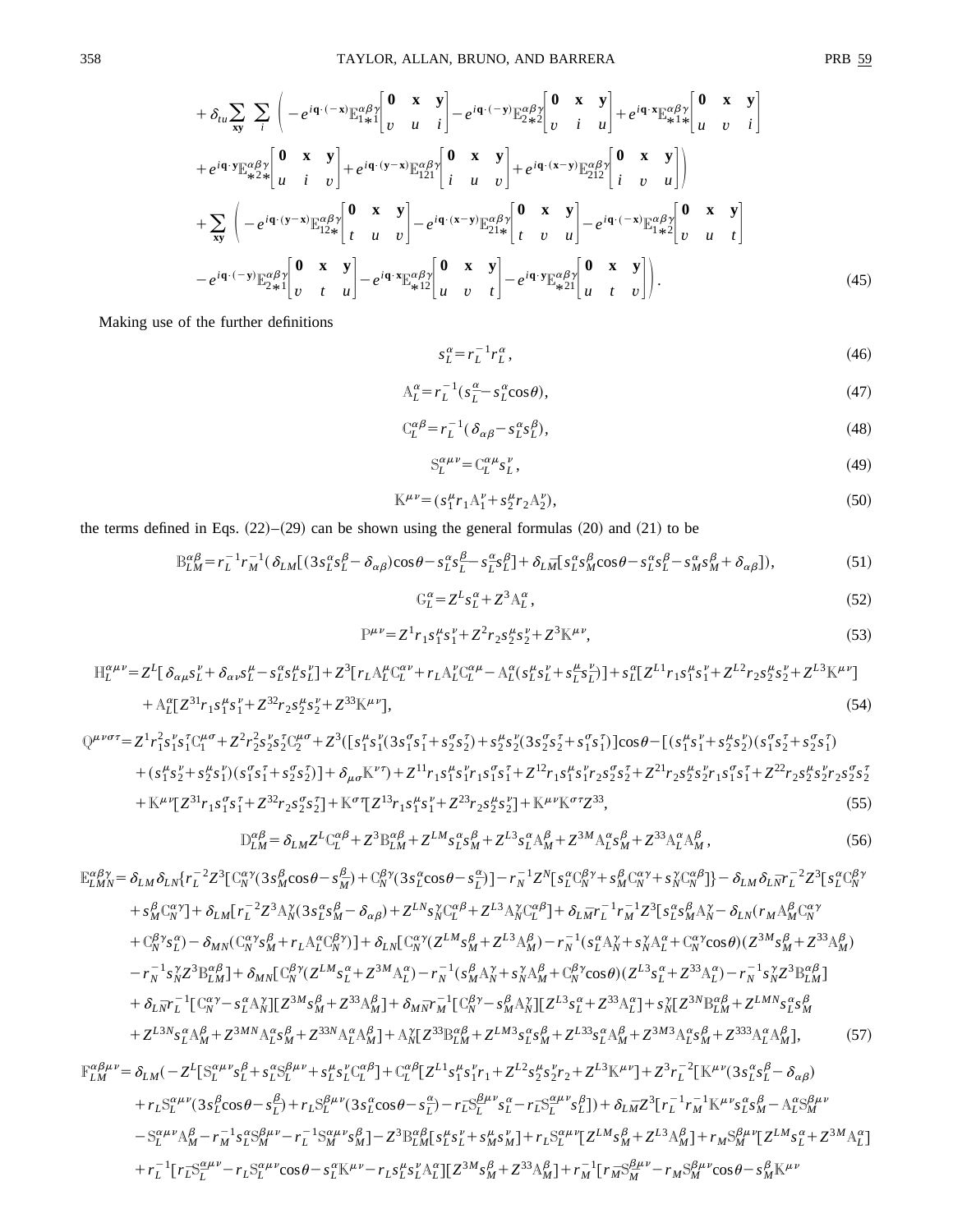TABLE I. Arrangement of atomic cores in the unit cell of  $\alpha$  quartz, defined using the notation in Eq. (4), with  $(w_1, w_2, w_3, w_4) \equiv (u, x, y, z)$ . The unlisted  $\mathbf{g}_{m,i}$  vectors are zero.

| i      | Type         |           | $+u$ | $\mathbf{g}_{1,i}$ | $+x$ | $\mathbf{g}_{2,i}$ | $+y$ | $\mathbf{g}_{3,i}$ | $+z$  | $\mathbf{g}_{4,i}$ |
|--------|--------------|-----------|------|--------------------|------|--------------------|------|--------------------|-------|--------------------|
| 1      | Si           | (000)     |      | $+u$ $(-1-10)$     |      |                    |      |                    |       |                    |
| 2      | Si.          | (0 0 1/3) | $+u$ | (100)              |      |                    |      |                    |       |                    |
| 3      | Si           | (0 0 2/3) | $+u$ | (010)              |      |                    |      |                    |       |                    |
| 4      | $\mathbf{O}$ | (000)     |      |                    | $+x$ | (100)              | $+y$ | (010)              | $+ z$ | (001)              |
| 5      | $\Omega$     | (0 0 1/3) |      |                    | $+x$ | (010)              | $+y$ | $(-1 - 1)$         | $+ z$ | (001)              |
| 6      | $\Omega$     | (0 0 2/3) |      |                    | $+x$ | $(-1 - 1 0)$       | $+y$ | (100)              | $+ z$ | (001)              |
| $\tau$ | O            | (000)     |      |                    | $+x$ | (010)              | $+y$ | (100)              | $+ z$ | $(00-1)$           |
| 8      | $\Omega$     | (0 0 1/3) |      |                    | $+x$ | $(-1 - 1 0)$       | $+y$ | (010)              | $+ z$ | $(00-1)$           |
| 9      | $\Omega$     | (0 0 2/3) |      |                    | $+x$ | (100)              |      | $+y$ $(-1 - 1 0)$  | $+ z$ | $(00-1)$           |

 $\hskip0.5cm - r_{M}s_{M}^{\mu}s_{M}^{\nu}A_{M}^{\beta}][Z^{L3}s_{L}^{\alpha} + Z^{33}\mathcal{A}_{L}^{\alpha}] + r_{1}s_{1}^{\mu}s_{1}^{\nu}[Z^{31}\mathcal{B}_{LM}^{\alpha\beta} + Z^{LM1}s_{L}^{\alpha}s_{M}^{\beta} + Z^{L31}s_{L}^{\alpha}\mathcal{A}_{M}^{\beta} + Z^{3M1}\mathcal{A}_{L}^{\alpha}s_{M}^{\beta} + Z^{331}\mathcal{A}_{L}^{\alpha}\mathcal{A}_{M}^{\beta}]$  $\hspace*{50pt} +r_{2}s_{2}^{\mu}s_{2}^{\nu}[Z^{32}\mathbb{B}_{LM}^{\alpha\beta}+Z^{LM2}s_{L}^{\alpha}s_{M}^{\beta}+Z^{L32}s_{L}^{\alpha}\mathbb{A}_{M}^{\beta}+Z^{3M2}\mathbb{A}_{L}^{\alpha}s_{M}^{\beta}+Z^{332}\mathbb{A}_{L}^{\alpha}\mathbb{A}_{M}^{\beta}]+\mathbb{K}^{\mu\nu}[Z^{33}\mathbb{B}_{LM}^{\alpha\beta}+Z^{LM3}s_{L}^{\alpha}s_{M}^{\beta}+Z^{L33}s_{L}^{\alpha}\mathbb{A}_{M}^{\beta}$  $+Z^{3M3}A_L^{\alpha} s_M^{\beta}+Z^{333}A_L^{\alpha}A_M^{\beta}$  $\beta_{M}$ ]. (58)

#### **B. Application to harmonic exponential potentials**

Given the above framework, the contributions to the static and dynamical parts of the free energy and its derivatives can be calculated for a general translationally and rotationally invariant three-body potential, as long as the *Z* functions defined in Eq.  $(19)$  can be calculated. This is usually fairly straightforward; in this section we give an example of a potential that combines a harmonic dependence on angle and an exponential decay with distance:

$$
\zeta(r_1, r_2, \cos \theta) = ke^{-r_1/R_1}e^{-r_2/R_2}(\theta - \theta_0)^2. \tag{59}
$$

This leads to the derivative functions

$$
Z = ke^{-r_1/R_1}e^{-r_2/R_2}(\theta - \theta_0)^2, \tag{60}
$$

$$
Z^3 = -2\csc\theta \, ke^{-r_1/R_1} e^{-r_2/R_2} (\theta - \theta_0),\tag{61}
$$

$$
Z^{33} = \csc^2 \theta (2ke^{-r_1/R_1}e^{-r_2/R_2} + \cos \theta Z^3), \tag{62}
$$

$$
Z^{333} = \csc^2 \theta (Z^3 + 3\cos \theta Z^{33}).
$$
 (63)

The others are formed by multiplying a factor of  $-1/R<sub>L</sub>$  to introduce a superscript of  $L=1$  or 2, for instance,

$$
Z^{12} = \frac{1}{R_1 R_2} Z, \quad Z^{331} = -\frac{1}{R_1} Z^{33}, \dots
$$
 (64)

Assuming a well-behaved potential  $\zeta$  it is clear from Eq. (19) that the order of the superscripts is immaterial.

Note that for the case of the potential (59) most of the *Z* functions diverge for  $\cos\theta = \pm 1$ . This is not an indication of unphysical behavior but simply an undesirable consequence of using  $\cos\theta$  as an intermediate differentiation variable. To treat three-body interactions between particles that may be collinear therefore, a different form of potential  $\zeta$  must be used, e.g., one harmonic in  $(\cos\theta - \cos\theta_0)$ . Alternatively a set of expressions for the free energy and its derivatives which avoids the use of  $\cos\theta$  may be derived.



FIG. 1. Calculated variation of *a* and *c* with temperature for  $\alpha$  quartz using the potential sets listed in Table II. Full lines denote calculations using the three-body O-Si-O angle term. Dashed and dot-dashed lines show values obtained using strut potentials set 1 and set 2, respectively. Filled squares show experimental values (Ref. 22).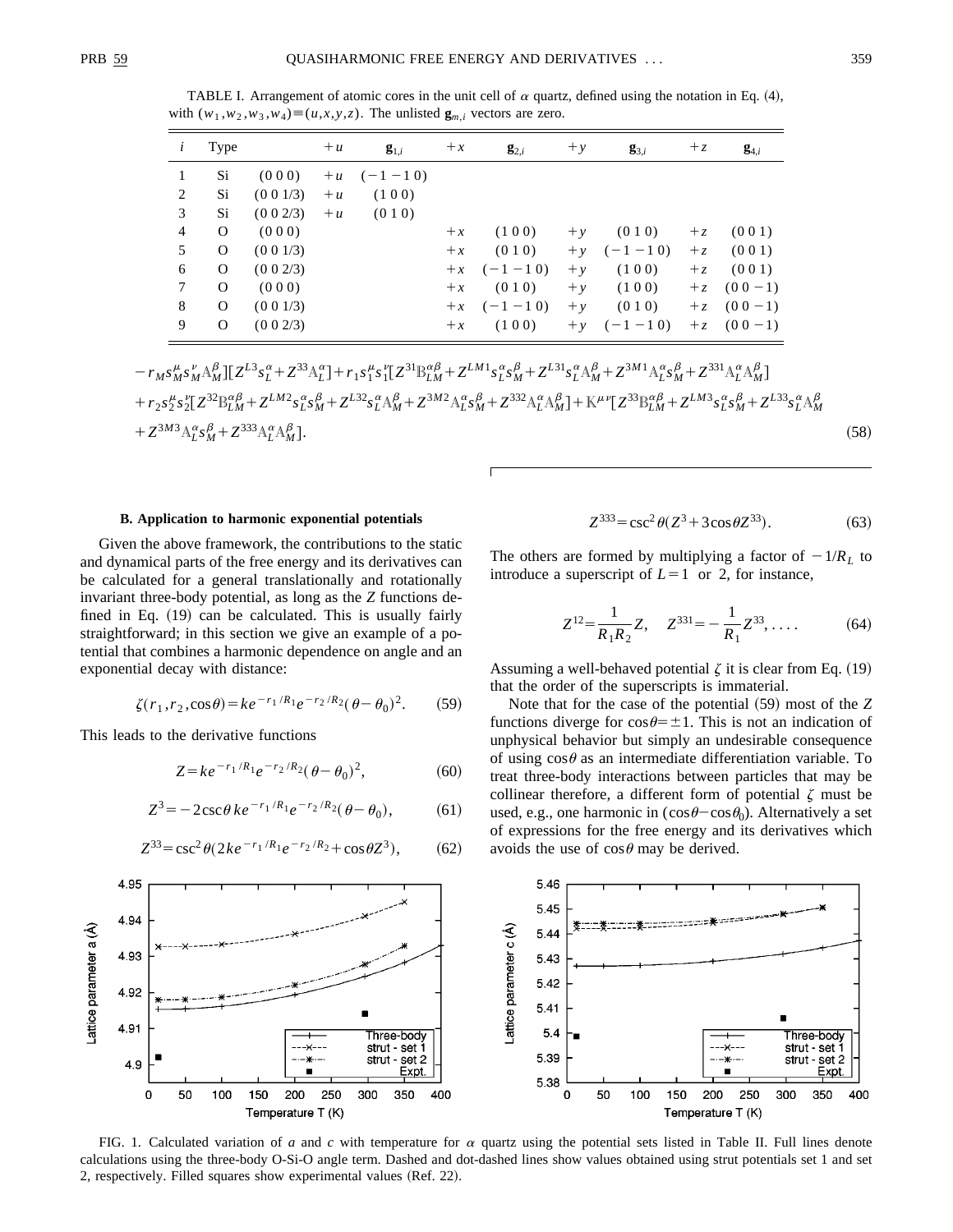TABLE II. The shell-model parameter set for  $\alpha$  quartz. The parameters A,  $r_0$ , and C are the coefficients for Buckingham potentials of the form  $A \exp(-r/r_0) - Cr^{-6}$ .  $K_{cs}$  is a core-shell spring constant.  $k_{\theta}$  and  $\theta_0$  are the parameters for the three-body O-Si-O potential defined in Eq.  $(65)$ .  $k_s$  and  $r_s$  are the parameters for the strut potential  $(66)$ , which, as described in the text, replaced the three-body term in some calculations. Two sets of strut potentials are listed (see the text). In all cases the atomic charges are  $+4.0$  for Si, considered as a rigid ion,  $+0.86902$  for the O core (O<sub>c</sub>), and  $-2.86902$  for the O shell (O<sub>s</sub>). The cutoff used for the Buckingham potentials is 12.0 Å while that for the struts is 2.8 Å.

| Interaction                 | A<br>$\overline{(eV)}$ | $r_0$<br>$(\AA)$ | C<br>$(eV \AA^6)$ | $K_{\rm cs}$<br>$(eV \AA^{-2})$ | $k_{\theta}$<br>$(eV rad-2)$ | $\theta_0$<br>$(\text{deg})$ | $k_{\rm s}$<br>$(eV \AA^{-2})$ | $r_{\rm s}$<br>$\rm (\AA)$ |
|-----------------------------|------------------------|------------------|-------------------|---------------------------------|------------------------------|------------------------------|--------------------------------|----------------------------|
| $Si-O_s$                    | 1316.374               | 0.3205           | 10.66             |                                 |                              |                              |                                |                            |
| $Os-Os$                     | 22764.00               | 0.1490           | 27.879            |                                 |                              |                              |                                |                            |
| $O_c-O_s$                   |                        |                  |                   | 74.92                           |                              |                              |                                |                            |
| $O_s-Si-O_s$ (three-body)   |                        |                  |                   |                                 | 2.09724                      | 109.47                       |                                |                            |
| $O_s-Si-O_s$ (strut: set 1) |                        |                  |                   |                                 |                              |                              | 1.23277                        | 2.65359                    |
| $O_s-Si-O_s$ (strut: set 2) |                        |                  |                   |                                 |                              |                              | 2.38277                        | 2.65359                    |

## **IV. EXAMPLE APPLICATION TO** <sup>a</sup> **QUARTZ**

We end with a brief example, our treatment here being illustrative rather than comprehensive. The thermal expansion of  $\alpha$  quartz has received considerable experimental<sup>22</sup> and theoretical<sup>23-26</sup> attention, and so it serves as an excellent example of our methodology. Quartz is optically active, the laevo- and dextro-rotatory form of  $\alpha$  quartz belonging to the space groups  $P3_121$  and  $P3_221$ , respectively. The structure consists of approximately regular  $SiO<sub>4</sub>$  tetrahedra sharing oxygen atoms at each vertex. The unit cell is hexagonal with nine atoms in the primitive cell. There are six structural parameters: the lattice parameters *a* and *c*, and four internal coordinates *u*, *x*, *y*, and *z* that parametrize the internal strain state of the atoms, according to Eq.  $(3)$ , except we have renamed the  $w_m$  as  $u$ ,  $x$ ,  $y$ ,  $z$ . The position vectors in unit-cell space of each atom can therefore be written as in Table I. At 846 K  $\alpha$  quartz undergoes a phase transition to  $\beta$  quartz, which is a special case of the  $\alpha$  structure, with hexagonal symmetry and retaining only one internal degree of freedom.

We start with a set of shell-model potential parameters due to Gale<sup>25</sup> listed in Table II, which includes two-body interactions and a standard three-body harmonic-angle potential, of the form

$$
\zeta = \frac{1}{2} k_{\theta} (\theta - \theta_0)^2, \tag{65}
$$

where  $\theta$  is the O-Si-O angle,  $\theta_0 = 109.47^\circ$  and both oxygen atoms are bonded to the same silicon.

### **A. Thermal expansion**

Figure 1 (full lines) shows values of  $a$  and  $c$  over the temperature range 0–400 K, calculated as outlined in the previous sections of this paper, together with experimental values for comparison.<sup>22</sup> Inclusion of the vibrational terms expands the lattice (estimated dilations at  $T=0$  are  $\delta a$  $=0.25\%$  and  $\delta c = 0.18\%$ ). At temperatures above 400 K the full free-energy minimization fails, due to the appearance of imaginary modes that appear to be associated with lowfrequency modes associated with the rotation of the  $SiO<sub>4</sub>$  tetrahedra. The same occurs with all the three-body potentials we have tested, including the two sets of potentials tabulated in Ref. 26.

## **B. Comparison with strut potentials**

For comparison, we also present calculations employing a commonly used alternative to the three-body term involving the Si-O-Si angle. Instead, a harmonic strut is placed between the O atoms that are part of the same  $SiO<sub>4</sub>$  tetrahedron, i.e., Eq.  $(65)$  is replaced with the two-body potential

$$
\phi = \frac{1}{2} k_s (r_{\text{O-O}} - r_s)^2,\tag{66}
$$

where  $r_{\text{O-O}}$  is the oxygen-oxygen distance and  $r_s$  a constant. Strut potentials of this form have recently been used for silicates with success by Gale.<sup>26</sup> Equations  $(65)$  and  $(66)$  are clearly inequivalent since the bond angle is a function of the two Si-O bond lengths and the O-O distance. Nevertheless it is possible to expand Eq.  $(66)$  as a Taylor series in  $r<sub>O-O</sub>$ , in which the first term is of the same form as the right-hand side of Eq.  $(65)$ , and



FIG. 2. Calculated variation of Grüneisen  $\gamma$  function for  $\alpha$ quartz using the potential sets listed in Table II. Full lines denote calculations using the three-body O-Si-O angle term. Dashed and dot-dashed lines show values obtained using strut potentials set 1 and set 2, respectively.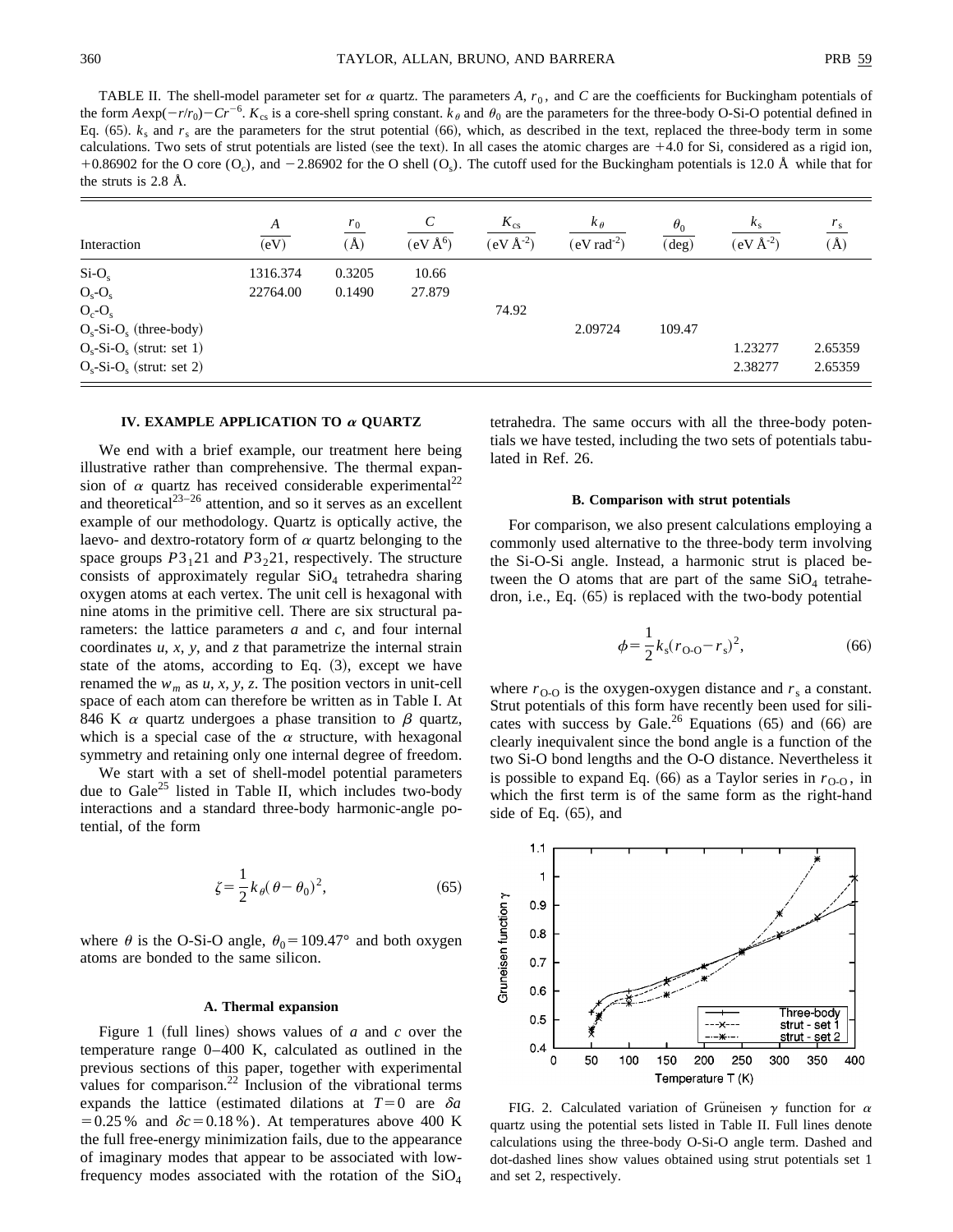

FIG. 3. A comparison of full free-energy minimization and ZSISA results for *a*, *c*, *u*, and *x*. Full lines denote full free-energy minimizations of all external and internal variables. Dashed lines show values obtained using ZSISA. All calculations used the three-body potential set listed in Table II.

$$
k_s = k_\theta \frac{2}{r_{\text{Si-O}}^2 (1 + \cos \theta_0)}.
$$
 (67)

To assess the importance of higher-order terms in Eq.  $(65)$ , we used Eq.  $(67)$  to determine the value of  $k<sub>s</sub>$  corresponding to the value of  $k_{\theta}$  used in Eq. (65) (putting  $r_{Si-O}$  $=1.625$  Å). The resulting values of  $k_s$  and  $r_s$  are listed as set 1 in Table II. The calculation of the thermal expansion of  $\alpha$  quartz was then repeated replacing the harmonic-angle term with a strut. The dashed lines in Fig. 1 show the resulting values of the lattice parameters as a function of temperature. It is clear that higher-order terms are not negligible with differences in the calculated lattice parameters, for example, of the order of 0.01 Å. From Fig. 1 it is clear that the differences between quantities calculated using three-body potentials and those using struts can be of the same order as the total change in the quantities between 0 and 400 K. As with the three-body potentials the full free-energy minimizations fail at 400 K. Figure 2 shows calculated values of the dimensionless Grüneisen function  $\gamma$  (=  $\beta V/\chi_T C_V$ , where  $\beta$  is the coefficient of volumetric thermal expansion and  $\chi_T$  the isothermal compressibility) determined using both the threebody and strut potentials. Whereas the differences in the calculated lattice constants differ by less than 1%, the Grüneisen functions differ in the two models at low and high temperatures by more than 10%, showing the effect of a proper consideration of three-body forces.

An alternative procedure for the strut potential parameters is to fix  $r_s$  and obtain  $k_s$  by requiring that the new potential set reproduces the same static energy as the potential set that includes the three-body term. We used a value of 2.65359 Å for  $r_s$ , which is the value corresponding to  $r_{Si-O}$ =1.625 Å and  $\theta_0$ =109.47°, and the resulting parameters are collected together in Table II as set 2. The corresponding calculated thermal expansion is shown by dot-dashed lines in Fig. 1. Again, these do not quite reproduce the three-body potential results. Compared with strut potential set 1, the values of *a* are closer and the values of *x* further from the three-body results.

Comparison between experiment and theory shows that there is considerable scope for improvement of the potentials. Potential parameters for a given solid have often been obtained by fitting to observed properties of the solid such as the lattice parameters and elastic constants. However, the calculations have been largely restricted to the static limit. Our new methodology makes it straightforward to fit the parameters using calculations at finite temperature, and in particular at the same temperature as the experimental measurements, including thermal effects explicitly.

# **C. ZSISA**

Finally we comment on previous approaches to the modeling of thermal effects<sup>4</sup> that have used the zero static internal stress approximation  $(ZSISA)$ ; in this approximation only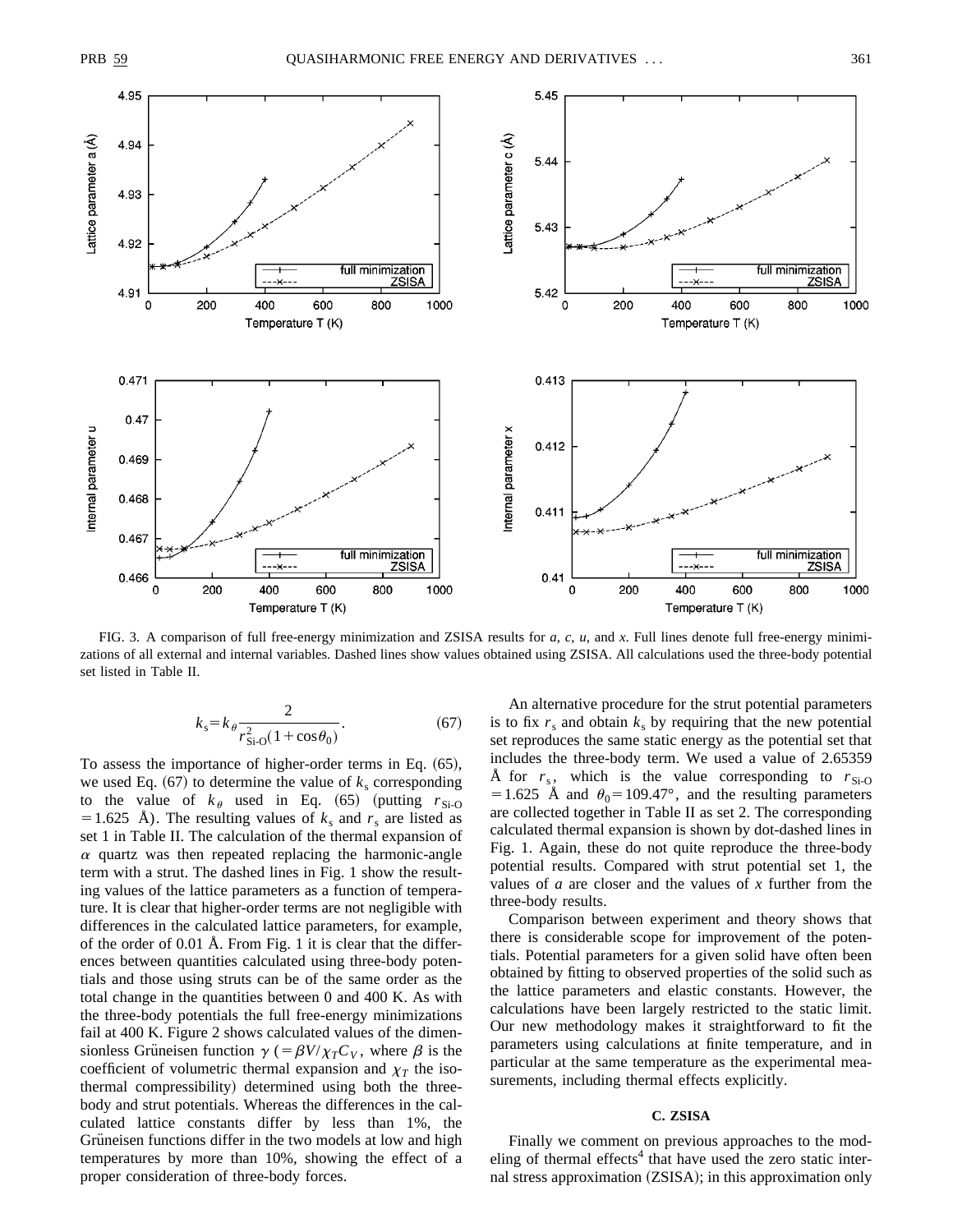the external strains ( $\mathcal{E}_l^{\text{ext}}$ ) are relaxed using fully dynamic free-energy derivatives, while the internal strains ( $\mathcal{E}_k^{\text{int}}$ ) are relaxed using static energy derivatives.<sup>27</sup> This approach is popular since static energy derivatives can be calculated analytically, and rapidly, while only a small number of free energy derivatives is required, which are readily obtained numerically. The ZSISA optimization condition is

$$
\left(\frac{\partial \widetilde{G}}{\partial \mathcal{E}_l^{\text{ext}}}\right)_{\mathcal{E}^{\text{ext}\prime},\tau^{\text{int}}} = 0, \quad \tau^{\text{int}}_k = \left(\frac{\partial \widetilde{G}_{\text{stat}}}{\partial \mathcal{E}_k^{\text{int}}}\right)_{\mathcal{E}^{\text{ext}},\mathcal{E}^{\text{int}\prime}} = 0. \quad (68)
$$

It is worthwhile emphasizing the variables that are kept constant in Eq.  $(68)$ . ZSISA involves the minimization of  $\tilde{G}$  with respect to the external strains at constant internal *stress*  $\tau^{\text{int}}$ and not at constant internal *strain*<sup>28</sup>  $\mathcal{E}^{\text{int}}$ . For  $\alpha$  quartz the difference is crucial, as has been pointed out by  $\text{Gale:}^{26}$  for example, keeping the internal strain constant predicts an erroneous large negative volumetric thermal expansion coefficient for  $\alpha$  quartz.

Figure 3 also shows results for the crystallographic parameters  $a$ ,  $c$ ,  $u$ , and  $x$  of  $\alpha$  quartz obtained using ZSISA and the set of potential parameters used earlier including the O-Si-O three-body term. For comparison, the full minimization results are also included in these figures. A previous study<sup>11</sup> showed that for MgF<sub>2</sub> the results obtained using this approximation with two-body potentials are in very good agreement with those obtained by carrying out a full minimization. In contrast, for our present example, values using ZSISA agree with those from the full minimization only at very low temperatures. At temperatures higher than 400 K indeed the ZSISA results fail to show the instability of the  $\alpha$ -quartz structure as predicted by the full minimization. Very similar conclusions are obtained using any of the potentials in Ref. 25. These results call into question the commonly used assumption that ZSISA is a good approximation to full free-energy minimization for  $\alpha$  quartz and related silicates.

#### **V. CONCLUSIONS**

We have extended the theory of Ref. 1 to apply to general rotationally and translationally invariant three-body interactions, enabling fully dynamic geometrical optimization of a wider range of crystals. Detailed expressions, in a form suitable for efficient incorporation into a computer program, have been given, and such a program has been written.<sup>10,29</sup> By way of example, we present the results of applying the theory to  $\alpha$  quartz, comparing the fully dynamic three-body potential optimizations both with dynamic pseudo-threebody ("strut") potential optimizations and with semidynamic (ZSISA) three-body potential optimizations; in both cases the predictions of the approximate treatments differ significantly from the exact one.

#### **ACKNOWLEDGMENTS**

This work was supported by EPSRC Grants No. GR/ K05979 and No. GR/L31340. Additional computer resources were made available by the UK Facility for Computational Chemistry. G.D.B. gratefully acknowledges financial support from la Universidad de Buenos Aires. His contribution to this work was made possible by means of a grant from el Consejo Nacional de Investigaciones Científicas y Técnicas de la Repu´blica Argentina. We would like to thank Julian Gale, Hugh Barron, and Bill Mackrodt for useful discussions.

- \*Electronic address: n.l.allan@bristol.ac.uk
- † Permanent address: Universidad de Buenos Aires, Facultad de Ciencias Exactas y Naturales, Departamento de Química Inorgánica, Analítica y Química Física, Pabellón 2, Ciudad Universitaria, 1428 Buenos Aires, Argentina.
- <sup>1</sup>M. B. Taylor, G. D. Barrera, N. L. Allan, and T. H. K. Barron, Phys. Rev. B 56, 14 380 (1997).
- <sup>2</sup>D. C. Wallace, *Thermodynamics of Crystals* (Wiley, New York, 1972).
- $3$  J. A. Purton, J. D. Blundy, M. B. Taylor, G. D. Barrera, and N. L. Allan, Chem. Commun. (Cambridge) 1998, 627.
- <sup>4</sup>G. W. Watson, P. Tschaufeser, A. Wall, R. A. Jackson, and S. C. Parker, *Computer Modelling in Inorganic Crystallography* (Academic Press, San Diego, 1997).
- <sup>5</sup> J. D. Gale, J. Chem. Soc., Faraday Trans. **93**, 629 (1997).
- $6$ CERIUS2, MSI, San Diego, 1993.
- 7A. R. Leach, *Molecular Modelling: Principles and Applications* (Longman, Harlow, 1996).
- 8M. P. Allen and D. J. Tildesley, *Computer Simulation of Liquids* (Clarendon, Oxford, 1987).
- $9At$  very low temperatures summation over large numbers of wave vectors in the Brillouin zone is required, and this can become the most computationally expensive part of the calculation.
- 10M. B. Taylor, G. D. Barrera, N. L. Allan, and T. H. K. Barron,

Comput. Phys. Commun. **109**, 135 (1998).

- 11G. D. Barrera, M. B. Taylor, N. L. Allan, T. H. K. Barron, L. N. Kantorovich, and W. C. Mackrodt, J. Chem. Phys. **107**, 4337  $(1997).$
- 12M. B. Taylor, G. D. Barrera, N. L. Allan, T. H. K. Barron, and W. C. Mackrodt, Faraday Discuss. **106**, 377 (1997).
- 13N. L. Allan, G. D. Barrera, W. C. Mackrodt, C. E. Sims, and M. B. Taylor, J. Chem. Soc. Faraday Trans. (to be published).
- <sup>14</sup>For calculations of the properties of silicates in the static limit, see e.g., G. V. Lewis and C. R. A. Catlow, J. Phys. C **18**, 1149 ~1985!; C. R. A. Catlow and G. D. Price, Nature ~London! **347**, 243 (1990); J. A. Purton, N. L. Allan, and J. D. Blundy, J. Mater. Chem. **7**, 1947 (1997), and references therein.
- 15For example, N. L. Allan, A. L. Rohl, D. H. Gay, C. R. A. Catlow, R. J. Davey, and W. C. Mackrodt, Faraday Discuss. **95**, 273 (1993).
- <sup>16</sup>For example, N. Karasawa, S. Dasgupta, and W. A. Goddard III, J. Phys. Chem. 95, 2260 (1991), and references therein.
- <sup>17</sup>B. G. Dick and A. W. Overhauser, Phys. Rev. **112**, 90 (1958).
- <sup>18</sup> J. F. Nye, *Physical Properties of Crystals*, 2nd ed. (Clarendon Press, Oxford, 1985).
- 19W. H. Press, S. A. Teukolsky, W. T. Vetterling, and B. P. Flannery, *Numerical Recipes: The Art of Scientific Computing* (Cambridge University Press, Cambridge, 1989).